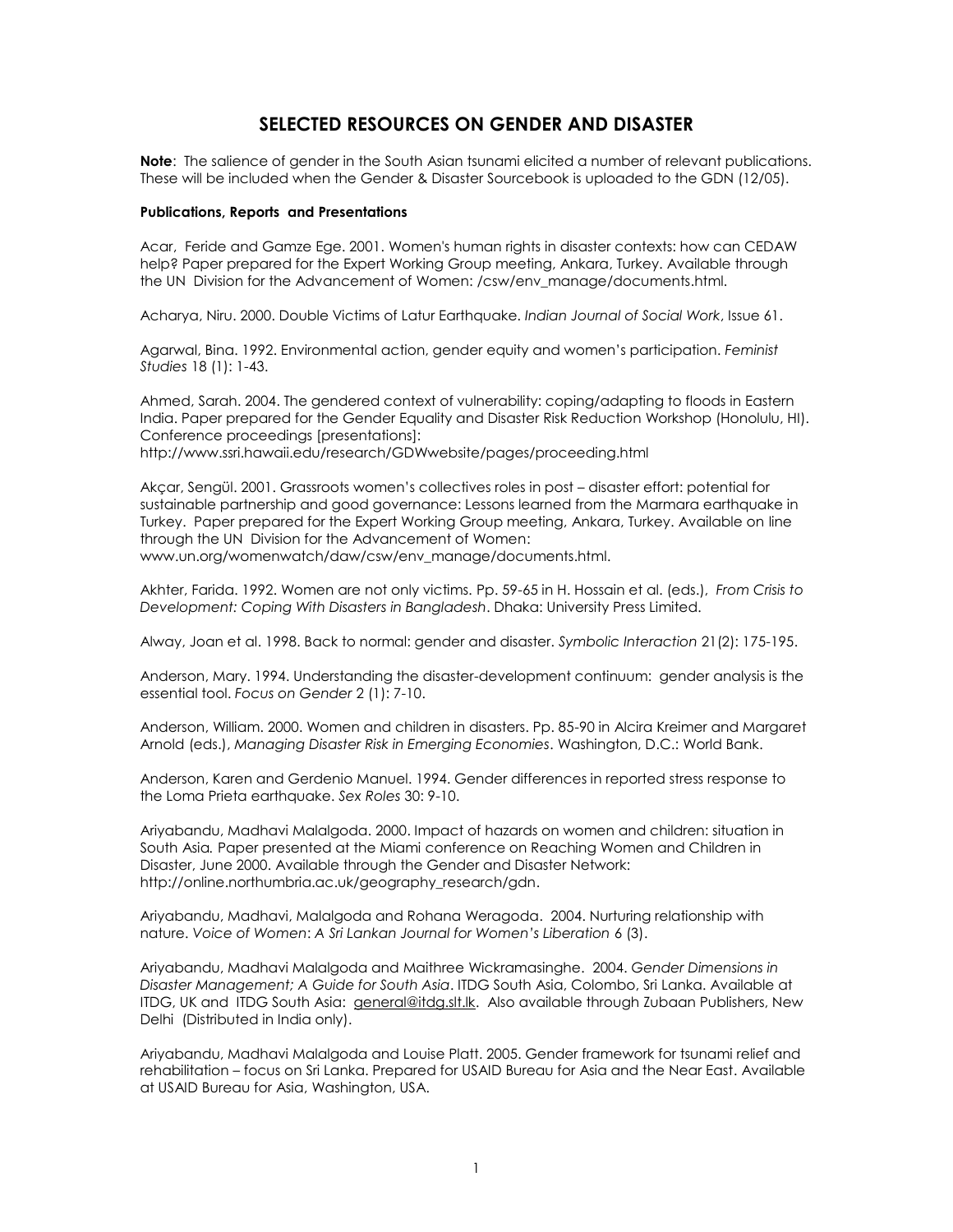Ariyabandu, Madhavi Malalgoda. 2005. Addressing gender issues in humanitarian practice. concept note & power point presentation at the 17<sup>th</sup> Biannual meeting of the Learning -Accountability Performance in Humanitarian Action (ALNAP) network held in Netherlands, 9-10 June 2005. Available at ITDG South Asia, Colombo, Sri Lanka and ALNAP Secretariat, UK, [alnap@odi.org.uk](mailto:alnap@odi.org.uk)

\_\_\_\_\_\_\_\_\_\_. 2005a. Paying attention to women's and gender issues in responding to the Tsunami crisis. Available at ITDG South Asia, Colombo, Sri Lanka.

\_\_\_\_\_\_\_\_\_\_. 2005b. How to mainstream gender into disaster management and responses – addressing gender issues in post-tsunami reconstruction. Report prepared for workshop conducted for bilateral donors, INGOs, NGOs and policy makers of state agencies working on post-tsunami reconstruction. Available at ITDG South Asia, Colombo, Sri Lanka.

\_\_\_\_\_\_\_\_\_\_.2004. Building capacities of women and community groups. Power point presentation prepared for the Gender Equality and Disaster Risk Reduction Workshop (Honolulu, HI). Conference proceedings [presentations]:

http://www.ssri.hawaii.edu/research/GDWwebsite/pages/proceeding.html

\_\_\_\_\_\_\_\_\_\_. 2003. Women: the risk managers in natural disasters. *Voice of Women: Sri Lankan Journal for Women's Liberation* 6 (1).

Ayvazova R.A.and B.V. Mehrabian. 1995. Post-disaster initiatives in traditional society: Armenian women after 'Spitak' earthquake. *Stop Disasters* 24: 13.

Bari, Farzana. 1998. Gender, disaster, and empowerment: a case study from Pakistan. Pp. 125-132 in Elaine Enarson and Betty Hearn Morrow (eds.), *The Gendered Terrain of Disaster*.

Bari, Sona. 1992. Women in the aftermath. Pp. 55-58 in H. Hossain *et al*. (eds.), *From Crisis to Development: Coping With Disasters in Bangladesh*. Dhaka: University Press Limited.

Barnecut, Carrie. 1998. Disaster prone: reflections of a female permanent disaster volunteer. Pp. 51-159 in Elaine Enarson and Betty Hearn Morrow (eds.), *The Gendered Terrain of Disaster*. Westport, CT: Greenwood.

Bateman, Julie and Robert Edwards. 2002. Gender and evacuation: a closer look at why women are more likely to evacuate for hurricanes. *Natural Hazards Review* 3 (3).

Begum, Rasheda. 1993. Women in environmental disasters: the 1991 cyclone in Bangladesh*.* in *Focus on Gender* 1 (1): 34-39.

Behera, Aurobindo, Prafulla Mishra, and Sneha Mishra. 2002. *Voicing Silence: Experience of Women With Disasters in Orissa.* Orissa, India: Orissa State Disaster Mitigation Authority.

Bhatt, Ela . 1998. Women victims' view of urban and rural vulnerability. Pp. 12-26 in John Twigg and Mihir Bhatt (eds.) *Understanding Vulnerability: South Asian Perspectives.* Colombo, Sri Lanka: Intermediate Technology Publications, Duryog Nivaran.

Bhatt, Mihir. 1997. Maintaining families in drought India: the fodder security system of the Banaskantha women. In Fernando, P. and V. Fernando (eds.). *South Asian: Women Facing Disaster, Securing Life.* Colombo, Sri Lanka: Intermediate Technology Development Group, Duryog Nivaran.

Bhatt, Mihir. 1998. Can vulnerability be understood? Pp. 68-77 in John Twigg and Mihir Bhatt (eds.) *Understanding Vulnerability: South Asian Perspectives.* Colombo, Sri Lanka: Intermediate Technology Publications, Duryog Nivaran.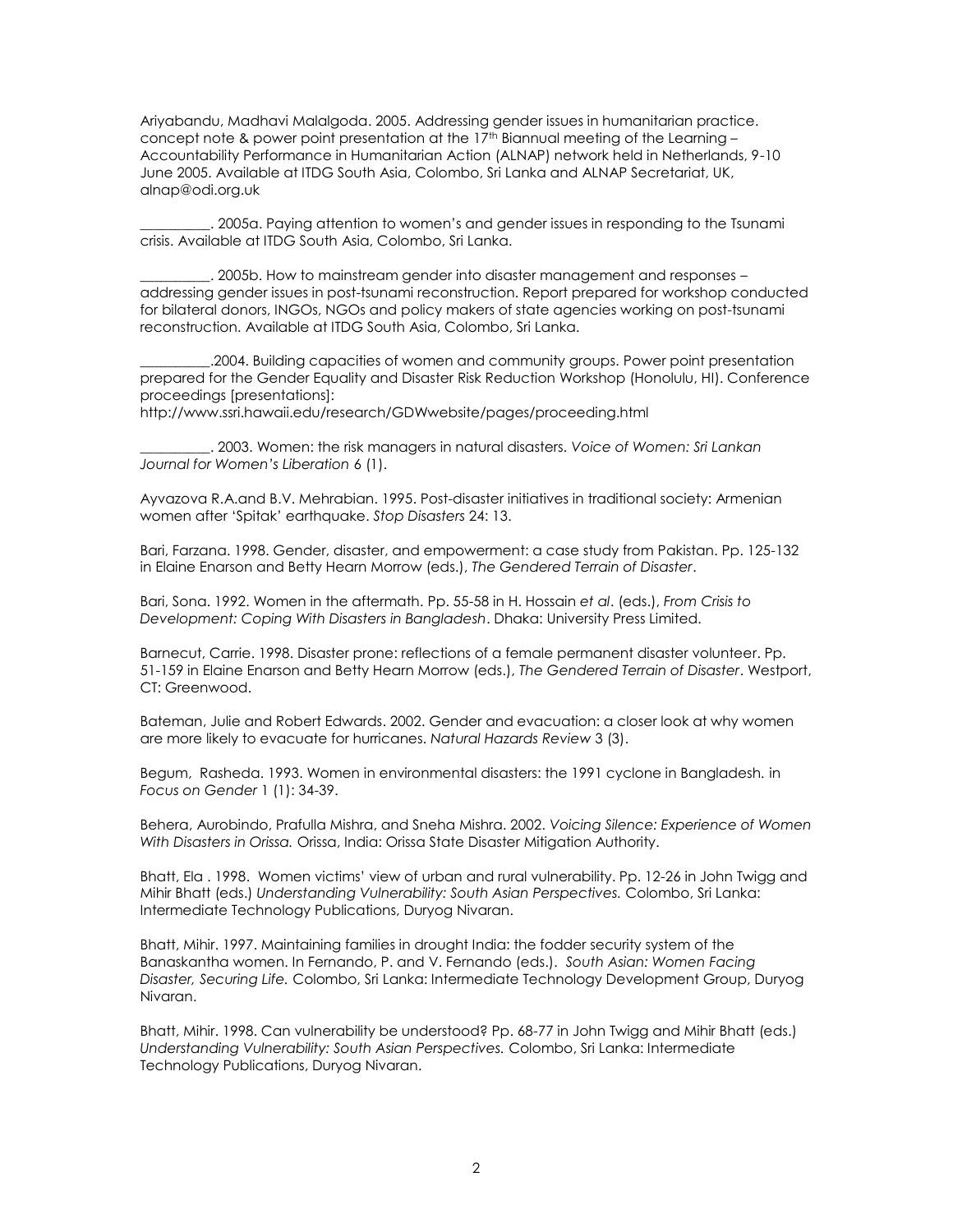Biel, Steven. 2001. 'Unknown and unsung': feminist, African-American, and radical responses to the Titanic disaster. Pp. 305-338 in Steven Biel (ed.), *American Disasters*. New York: New York University Press.

Blanchard-Boehm, Denise. 1997. Risk communication in Southern California: ethnic and gender response to 1995 revised, upgraded earthquake probabilities. Natural Hazards Center Quick Response Report #94. Available through the University of Colorado: http://www.colorado.edu/hazards/qr/qr94.html.

Bolin Robert, Martina Jackson, and Allison Crist. 1998. Gender inequality, vulnerability and disaster: issues in theory and research. Pp. 27-44 in Elaine Enarson and Betty Hearn Morrow (eds.), *The Gendered Terrain of Disaster*.

Bradshaw, Sarah**.** 2002. Exploring the gender dimensions of reconstruction processes post-hurricane Mitch, *Journal of International Development* 14, 871 –879.

\_\_\_\_\_\_\_\_\_\_. 2001. *Dangerous Liaisons: Women, Men and Hurricane Mitch*. Fundacion Puntos de Encuentro: Managua, Nicaragua. English/Spanish bilingual publication.

\_\_\_\_\_\_\_\_\_\_. 2001a. Reconstructing roles and relations: women's participation in reconstruction in post-Mitch Nicaragua. *Gender and Development* 9 (3): 79-87.

**\_\_\_\_\_\_\_\_\_\_.** ND. Socio-economic impacts of natural disasters: a gender analysis. United Nations Economic Commission for Latin America, Serie Manuales 33 (English translation of original Spanish document) Available from:

http://www.eclac.cl/publicaciones/UnidadMujer/8/LCL2128/lcl2128i.pdf

Briceño, Sávano. 2001. Gender mainstreaming in disaster reduction. Statement for the UN Commission for the Status of Women [46<sup>th</sup> session) panel discussion on Environmental Management and Mitigation of Natural Disasters: a Gender Perspective. Available through DAW: <http://www.un.org/womenwatch/daw/csw/csw46/panel-briceno.pdf>

\_\_\_\_\_\_\_\_\_\_. 2004. Gender equality and disaster risk reduction. Statement to the UN Commission on the Status of Women for International Women's Day. Available through ISDR: http://www.unisdr.org/eng/media-room/statements/stmts-2005-8-march-sb-gender.doc

BRIDGE, 1996. Integrating gender into emergency responses. Gender and Development in Brief # 4. Available through the Institute of Development Studies: [http://www.ids.ac.uk/bridge/dgb4.html.](http://www.ids.ac.uk/bridge/dgb4.html)

Brown, Phil and Faith Ferguson. 1995. 'Making a big stink': women's work, women's relationships, and toxic waste activism. *Gender and Society* 9 (2): 145-172.

Buvinić, Mayra. 1999. *Hurricane Mitch: Women's Needs and Contributions*. Inter-American Development Bank, Sustainable Development Department.

Camara, Toure Idiatu. 2001. Statement for the UN Commission for the Status of Women [46<sup>th</sup> session) panel discussion on Environmental Management and Mitigation of Natural Disasters: a Gender Perspective. Available [in French only] through DAW: http://www.un.org/womenwatch/daw/csw/csw46/panel-Camara.pdf.

Canadian International Development Agency. 2004. Gender equality and humanitarian assistance: a guide to the issues. Available through CIDA: [www.cida.gc.ca\)](http://www.cida.gc.ca/) o[r http://www.acdi](http://www.acdi-cida.gc.ca/INET/IMAGES.NSF/vLUImages/Africa/$file/Guide-Gender.pdf)[cida.gc.ca/INET/IMAGES.NSF/vLUImages/Africa/\\$file/Guide-Gender.pdf](http://www.acdi-cida.gc.ca/INET/IMAGES.NSF/vLUImages/Africa/$file/Guide-Gender.pdf)

Cannon, Terry. 2002. Gender and climate hazards in Bangladesh. *Gender and Development* 10 (2): 45-50.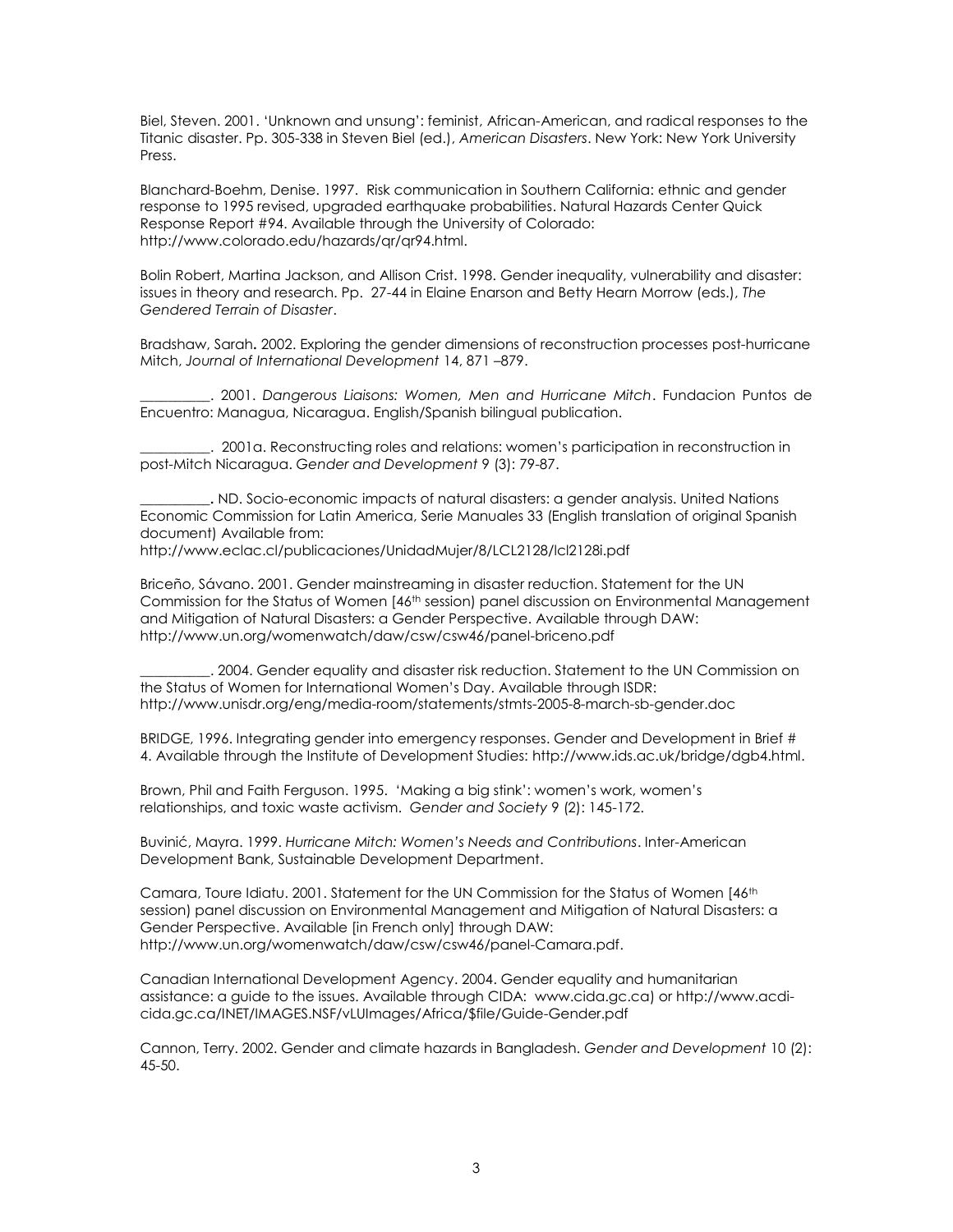Care International. 2002. Impact on Women and Girls, Prey Veng Province Cambodia. IDP Eduation Australia. Available through Care-Cambodia: [http://www.adpc.net/pdr](http://www.adpc.net/pdr-sea/publications.htm)[sea/publications.htm.](http://www.adpc.net/pdr-sea/publications.htm)

CIET International. 1999. Principle results of the Social Audit for Emergency and Reconstruction, Phases I and II. English/Spanish document for Civil Coordinator for Emergency and Reconstruction (CCRE), Nicaragua. available from: www.ccer-nic.org or www.ccer.org.ni

Childers, Cheryl. 1999. Elderly female-headed households in the disaster loan process. *International Journal of Mass Emergencies and Disasters* 17 (1): 99-110.

Chowdhury, A.Mushtaque, Abbas U. Bhuyia, A. Yusuf Choudhury and Rita Sen. 1993. The Bangladesh cyclone of 1991: why so many people died. *Disasters* 17 (4): 291-304.

Chowdhury, Mahjabeen. 2001. [Women's technological innovations and adaptations for disaster](http://www.un.org/womenwatch/daw/csw/env_manage/documents/EP6-2001Nov01.pdf)  [mitigation: a case study of](http://www.un.org/womenwatch/daw/csw/env_manage/documents/EP6-2001Nov01.pdf) *charlands* in Bangladesh. Paper prepared for the Expert Working Group meeting, Ankara, Turkey. Available on line through the UN Division for the Advancement of Women: www.un.org/womenwatch/daw/csw/env\_manage/documents.html.

Clemens, Petra, Jennifer Hietala, Mamie Rytter, Robin Schmidt, and Dona Reese. 1999. Risk of domestic violence after flood impact: effects of social support, age, and history of domestic violence. *Applied Behavioral Science Review* 7(2): 199-206.

Clifton, Deborah and Fiona Gell. 2001. Saving and protecting lives by empowering women. *Gender and Development* 9 (3): 8-18.

Colina Diane. 1998. Reflections from a teacher and survivor. Pp. 181-184 in Elaine Enarson and Betty Hearn Morrow (eds.), *The Gendered Terrain of Disaster*. Westport, CT: Greenwood.

Cox, Helen. 1998. Women in bushfire territory. Pp. 133-142 in Elaine Enarson and Betty Hearn Morrow (eds.), *The Gendered Terrain of Disaster*.

Cutter, Susan 1995. The forgotten casualties: women, children, and environmental change. *Global Environmental Change* 5 (3): 181-194.

Cutter. Susan, John Tiefenbacher and Wilkliam Soleci. 1992. Engendered fears: femininity and technological risk perception*. Industrial Crisis Quarterly* 6: 5-22.

Dankelman, Irene. 2001[. Gender and environment: lessons to learn.](http://www.un.org/womenwatch/daw/csw/env_manage/documents/OP2-2001Oct.pdf) Paper prepared for the Expert Working Group meeting, Ankara, Turkey. Available on line through the UN Division for the Advancement of Women: www.un.org/womenwatch/daw/csw/env\_manage/documents.html.

Date-Bah, Eugenia. 2004. ILO, its crisis response and reconstruction program and natural disasters: jobs and gender dimensions. Paper prepared for the Gender Equality and Disaster Risk Reduction Workshop (Honolulu, HI). Conference proceedings [presentations]: http://www.ssri.hawaii.edu/research/GDWwebsite/pages/proceeding.html

Davis, Karen and Morten Ender. 1999. The 1997 Red River Valley flood: impact on marital relationships. *Applied Behavioral Science Review* 7(2): 181-188.

Delaney, Patricia and Elizabeth Shrader. 2000. *Gender and post-disaster reconstruction: the case of hurricane Mitch in Honduras and Nicaragua*. Preliminary report commissioned by the World Bank. Available through the Gender and Disaster Network: http://online.northumbria.ac.uk/geography\_research/gdn/resources/reviewdraft.doc.

Delica, Zenaida. 1998. Balancing vulnerability and capacity: women and children in the Philippines. Pp. 109-114 in Elaine Enarson and Betty Hearn Morrow (eds.), *The Gendered Terrain of Disaster*.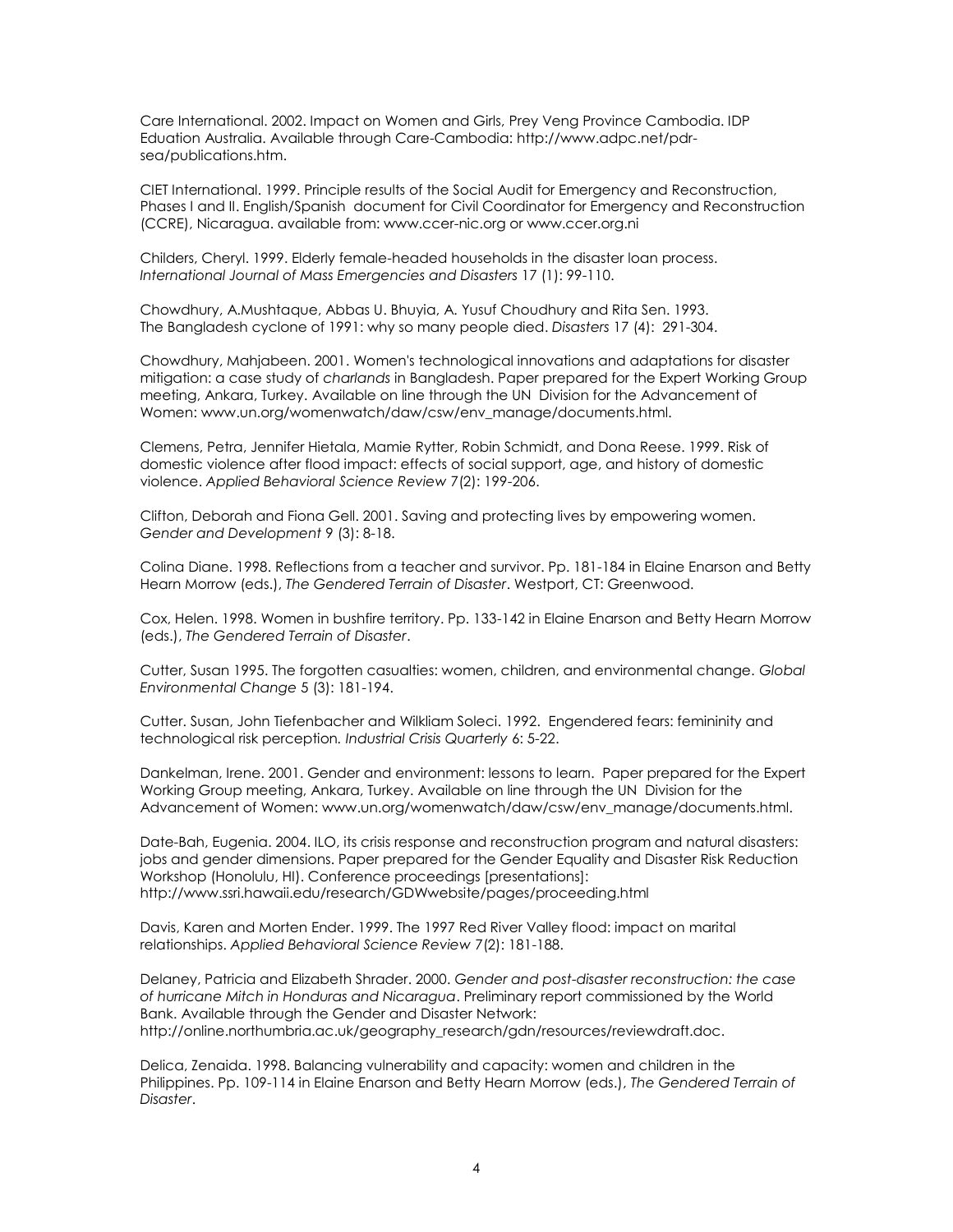\_\_\_\_\_\_\_\_\_\_. 2000. Enhancing women's capacity to manage and recover from disasters. Paper prepared for the ILO InFocus Programme on Crisis Response and Reconstruction. Pp. 71-73 in *High-Level Research Consultation on Crisis.*Geneva: ILO Recovery and Reconstruction Department.

Dobson, Narelle. 1994. From under the mud-pack: women and the Charleville floods. *Australian Journal of Emergency Management* 9 (2): 11-13.

Domeisen, Natalie. 1997. The role of women in protecting communities from disasters. *Natural Hazards Observer* 21 (5): 5-6.

D'Cunha, Jean. 1997. Foregrounding gender concerns in emergency management. *Asian Disaster Management News* (3).

Drew, Kirstine. 2000. Gender issues in disaster response. British Red Cross Society, International Programme Advisory and Development Department. Available through CRID (#12927): http://www.crid.or.cr/scripts/wxis.exe/iah/

Eade, Dianne and Suzanne Williams (eds.). 1995. *The Oxfam Handbook of Development and Relief,* Vol 1-3. Oxford: Oxfam.

Eads, Marci. 2002. Marginalized groups in times of crisis: identity, needs, and response**.** Natural Hazards Quick Response #152. Available through the University of Colorado: http://www.colorado.edu/hazards/qr/qr152/qr152.html.

Enarson, Elaine. 1997. Gender issues for emergency medical planners. *British Columbia Medical Journal* 39 (11): 586-588.

\_\_\_\_\_\_\_\_\_\_. 1998. Through women's eyes: a gendered research agenda for disaster social science. *Disasters* 22 (2): 157-173.

\_\_\_\_\_\_\_\_\_\_. 1999. Women and housing issues in two US disasters. *International Journal of Mass Emergencies and Disasters* 17 (1): 39-63.

\_\_\_\_\_\_\_\_\_\_. 1999a. Violence against women in disasters: a study of domestic violence programs in the US and Canada*. Violence Against Women* 5 (7): 742-768.

\_\_\_\_\_\_\_\_\_\_. 2000. 'We will make meaning out of this': women's cultural responses to the Red River Valley flood. *International Journal of Mass Emergencies and Disasters* 18 (1): 39-62

\_\_\_\_\_\_\_\_\_\_. 2000a. *A Gender Analysis of Work and Employment Issues in Natural Disasters.* Final report prepared for the International Labour Organization's InFocus Programme on Crisis and Reconstruction. Source[: http://www.ilo.org/public/english/employment/recon/crisis/gender.htm.](http://www.ilo.org/public/english/employment/recon/crisis/gender.htm)

\_\_\_\_\_\_\_\_\_\_. 2000b. Gender issues in natural disasters. Talking points and research needs. Paper prepared for the ILO InFocus Programme on Crisis Response and Reconstruction. Pp. 101-108 in *High-Level Research Consultation on Crisis.* Geneva: ILO Recovery and Reconstruction Department.

\_\_\_\_\_\_\_\_\_\_. 2001. What women do: gendered labor in the Red River Valley flood. *Environmental Hazards* 3/1: 1-18.

\_\_\_\_\_\_\_\_\_\_. 2001a. 'We want work;' rural women in the Gujarat drought and earthquake. Natural Hazards Center Quick Response Report #135. Available through the University of Colorado: [www.colorado.edu/hazards/qr/qr135/qr135.html.](http://www.colorado.edu/hazards/qr/qr135/qr135.html)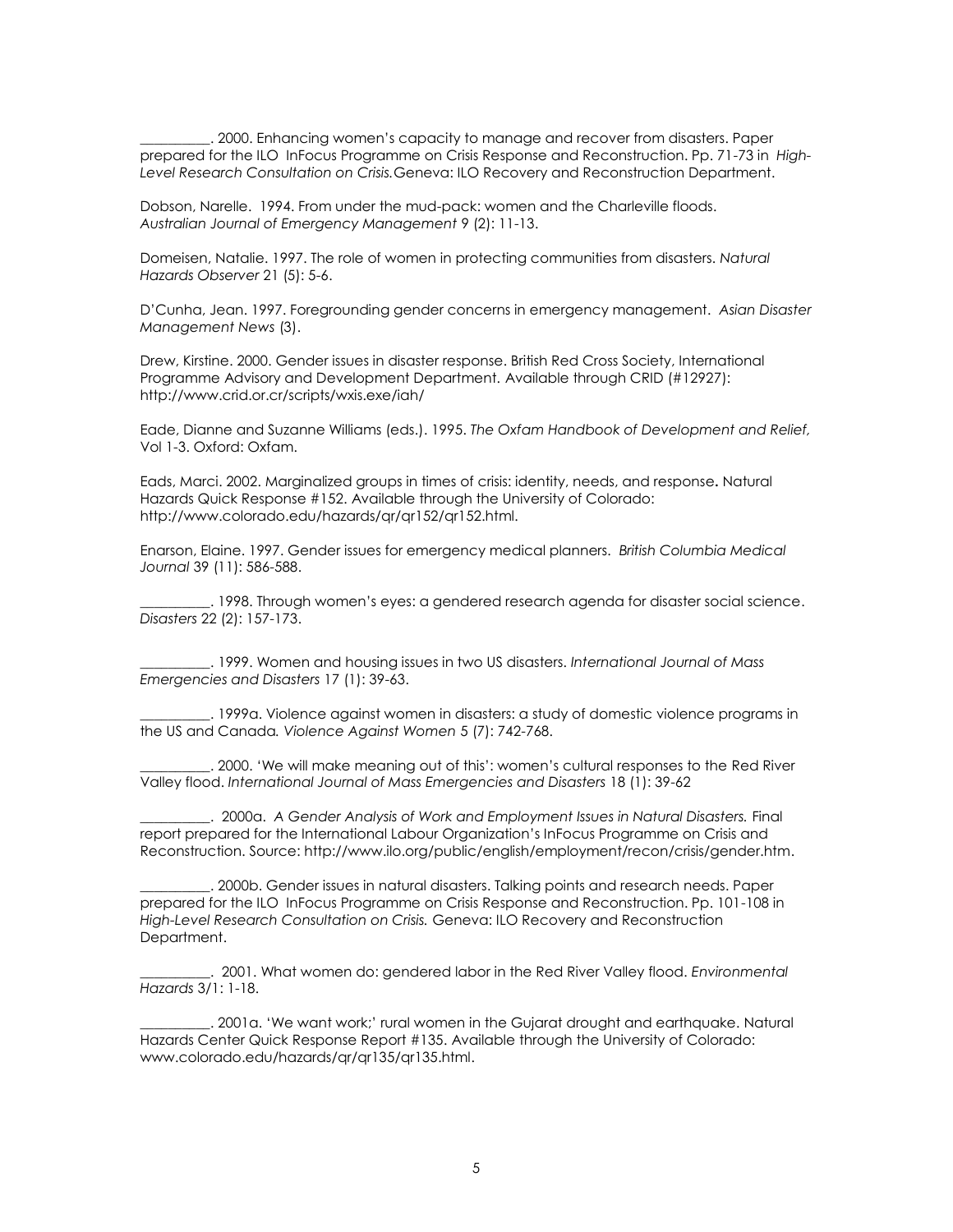\_\_\_\_\_\_\_\_\_\_. 2001b. Promoting social justice in disaster reconstruction: guidelines for gender-sensitive and community-based planning [Report from Gujarat, India]. Available through the Gender and Disaster Network: http://online.northumbria.ac.uk/geography\_research/gdn.

\_\_\_\_\_\_\_\_\_\_. 2001c. Gender equality, environmental management and natural disaster mitigation. Report from the on-line conference conducted by the UN Division for the Advancement of Women (November). Available through the DAW:

www.un.org/womenwatch/daw/csw/env\_manage/documents.html.

\_\_\_\_\_\_\_\_\_\_. 2002. Building disaster resilient communities: learning from community women. Statement for the UN Commission for the Status of Women [46<sup>th</sup> session] panel discussion on Environmental Management and Mitigation of Natural Disasters: a Gender Perspective. Available through DAW: http://www.un.org/womenwatch/daw/csw/csw46/panel-Enarson.pdf.

\_\_\_\_\_\_\_\_\_\_. 2003. Gender. Chapter prepared for *A Social Vulnerability Approach to Disasters* [online college syllabus for the US Federal Emergency Management Agency]. Available through FEMA: http://166.112.200.141/emi/edu/aem\_courses.htm.

\_\_\_\_\_\_\_\_\_\_. 2004. *Making Risky Environments Safer: Women Building Sustainable and Disaster-Resilient Communities*. Women 2000 and Beyond publication (April 2004), UN DAW (available in French and Spanish):<http://www.un.org/womenwatch/daw/public/w2000.html>

\_\_\_\_\_\_\_\_\_\_. Forthcoming from the International Labour Organisation. Gender equality, work, and disaster reduction: making the connections. Book chapter revising and expanding Enarson 2000a.

\_\_\_\_\_\_\_\_\_\_. ND. Selected Readings on Gender and Disaster. Available on-line through the Gender and Disaster Network: [http://online.northumbria.ac.uk/geography\\_research/gdn/](http://online.northumbria.ac.uk/geography_research/gdn/)

Enarson, Elaine and Maureen Fordham. 2001.Lines that divide, ties that bind: race, class, and gender in women's flood recovery in the US and UK. *Australian Journal of Emergency Management* 15 (4): 43-53.

\_\_\_\_\_\_\_\_\_\_. 2001a*.* From women's needs to women's rights in disasters. *Environmental Hazards 3: 133-136.* 

Enarson, Elaine with Marta Gonzáles, Lourdes Meyreles, Betty Hearn Morrow, Audrey Mullings, and Judith Soares. 2003. *Working With Women at Risk: Practical Guidelines for Assessing Local Disaster Risk.* Available through the Gender and Disaster Network:

http://online.northumbria.ac.uk/geography\_research/gdn/resources/Working%20w%20Women%20 English%20.pdf.

Enarson, Elaine and Lourdes Meyreles. 2004. International Perspectives on Gender and Disaster: Differences and Possibilities. *International Journal of Sociology and Social Policy* 14 (10 ): 49-92.

Enarson, Elaine and Betty Hearn Morrow. 1997. A gendered perspective: the voices of women. Pp. 116-140 in Walter Gillis Peacock, Betty Hearn Morrow, and Hugh Gladwin (eds.), *Hurricane Andrew: Race, Gender and the Sociology of Disaster*. London: Routledge.

\_\_\_\_\_\_\_\_\_\_. (eds.) 1998. *The Gendered Terrain of Disaster: Through Women's Eyes*. Westport, CT: Greenwood Publications. Available in paperback through the International Hurricane Center, Florida International University (www.fiu.edu/~lsbr).

\_\_\_\_\_\_\_\_\_\_. 1998. Women will rebuild Miami: a case study of feminist response to disaster. Pp. 185- 200 in Elaine Enarson and Betty Hearn Morrow (eds.), *The Gendered Terrain of Disaster.* 

Enarson, Elaine and Brenda Phillips. 2003. Invitation to a new feminist disaster sociology: integrating feminist theory and methods. In Brenda Phillips and Betty Hearn Morrow (eds.), *Women in Disaster*. Forthcoming (2005) from Xlibris Publications: www.xlibris.com.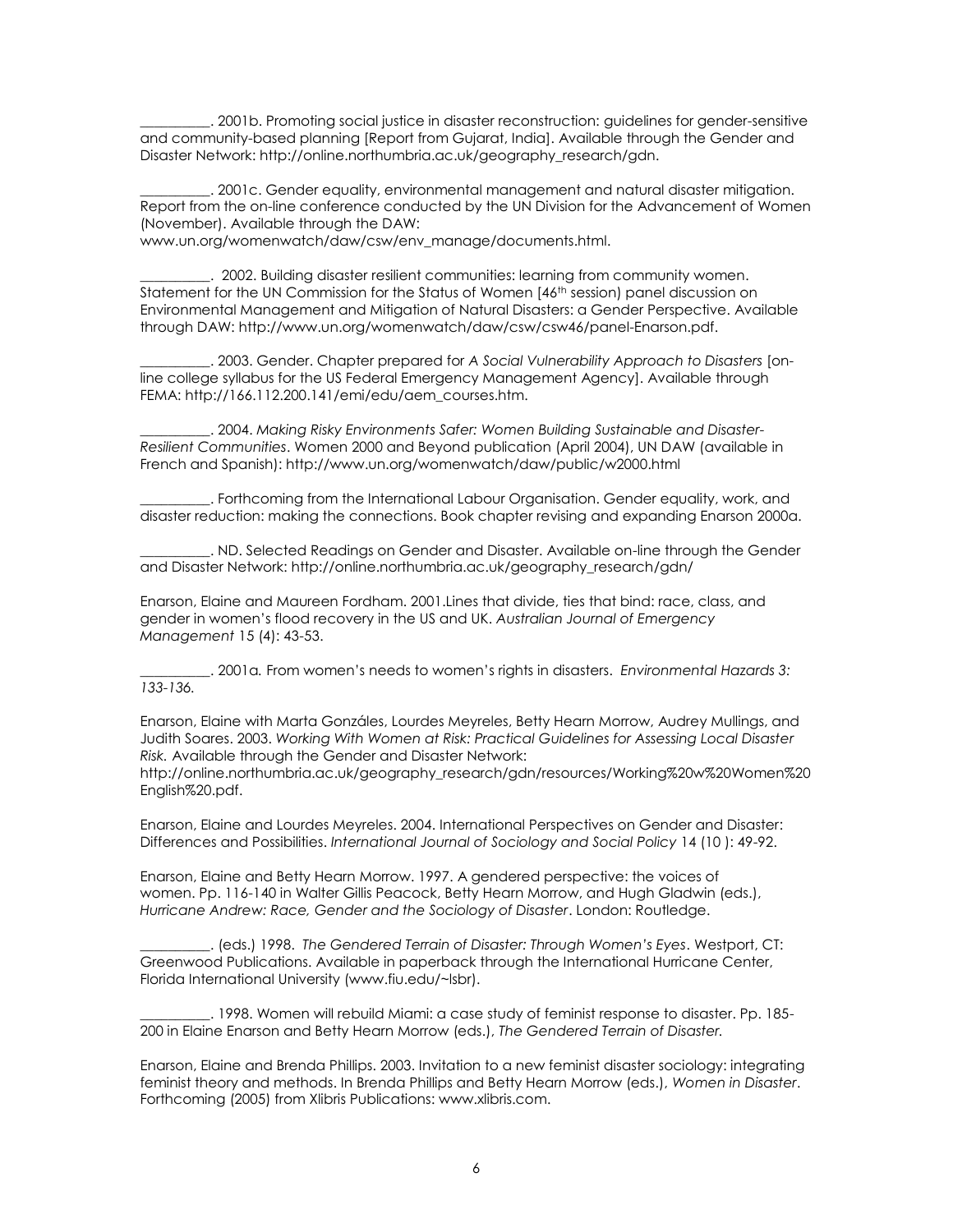Enarson, Elaine and Joe Scanlon. 1999. Gender patterns in a flood evacuation: a case study of couples in Canada's Red River Valley. *Applied Behavioral Science Review* 7/2.

European Commission. 2003. *Research on Gender, The Environment and Sustainable Development*. Brussels: European Commission.

Fenton, Heather. 1989. Impact of hurricane Gilbert on Jamaican women. Paper presented at Meeting on the Role of Women in Disaster Management, Port of Spain, November 13-15. On-line: PAHO/CRID # 1302:

Fernando, Priyanty and Vijitha Fernando. 1997*. South Asian Women Facing Disasters, Securing Life.*  Colombo: Intermediate Technology Publications for Duryog Nivaran.

Ferriz, Angeles Arenas. 2001. [The relevance of considering a gender perspective in damage](http://www.un.org/womenwatch/daw/csw/env_manage/documents/EP9-2001Nov26.pdf)  [assessment and recovery strategies. a case study in El Salvador, Central America.](http://www.un.org/womenwatch/daw/csw/env_manage/documents/EP9-2001Nov26.pdf) Paper prepared for the Expert Working Group meeting, Ankara, Turkey. Available through the UN Division for the Advancement of Women: www.un.org/womenwatch/daw/csw/env\_manage/documents.html

Fieth, Rosemary. 1995. Saving lives after disaster strikes. *Stop Disasters* 24: 7.

Finlay, C. Christine 'Floods, they're a damned nuisance: women's flood experiences in rural Australia. Pp. 143-150 in Elaine Enarson and Betty Hearn Morrow (eds.), *The Gendered Terrain of Disaster*. Westport, CT: Greenwood.

Fordham, Maureen. 1998. Making women visible in disasters: problematising the private domain. *Disasters* 22 (2): 126-143.

\_\_\_\_\_\_\_\_\_\_. 1999. The intersection of gender and social class in disaster: balancing resilience and vulnerability*. International Journal of Mass Emergencies and Disasters* 17 (1): 15-36.

\_\_\_\_\_\_\_\_\_\_. 2000*.* The place of gender in earthquake vulnerability and mitigation*.* Paper presented at the Second Euro Conference on Global Change and Catastrophic Risk Management. Earthquake Risks in Europe, International Institute of Advanced Systems Analysis. Laxenburg, Austria. July, 2000. Available through RADIX:

http://online.northumbria.ac.uk/geography\_research/radix/resources\_papers.htm.

\_\_\_\_\_\_\_\_\_\_ 2001. Gendering vulnerability analysis: towards a more nuanced approach. Paper prepared for an International Work Conference on Vulnerability in Disaster Theory and Practice. Disaster Studies of Wageningen University and Research Centre. June 2001. Forthcoming publication by Earthscan.

\_\_\_\_\_\_\_\_\_\_. 2001a. [Challenging boundaries: A gender perspective on early warning in disaster and](http://www.un.org/womenwatch/daw/csw/env_manage/documents/EP5-2001Oct26.pdf)  [environmental management.](http://www.un.org/womenwatch/daw/csw/env_manage/documents/EP5-2001Oct26.pdf) Paper prepared for the Expert Working Group meeting, Ankara, Turkey. Available through the UN Division for the Advancement of Women: [www.un.org/womenwatch/daw/csw/env\\_manage/documents.html.](http://www.un.org/womenwatch/daw/csw/env_manage/documents.html)

\_\_\_\_\_\_\_\_\_\_. 2004. Promoting gender equality in disaster reduction: strategies currently in place. Power point presentation prepared for the Gender Equality and Disaster Risk Reduction Workshop (Honolulu, HI). Conference proceedings [presentations]: http://www.ssri.hawaii.edu/research/GDWwebsite/pages/proceeding.html

Fordham, Maureen and Anne-Michelle Ketteridge. 1998. 'Men must work and women must weep': examining gender stereotypes in disasters. Pp. 81-94 in Elaine Enarson and Betty Hearn Morrow (eds.), *The Gendered Terrain of Disaster*.

Formati, Mary Jean. 2003. Experiences of older women following the 1997 flood in Grand Forks, North Dakota. University of North Dakota dissertation. See *Dissertation Abstracts* 64(4-B): 1940.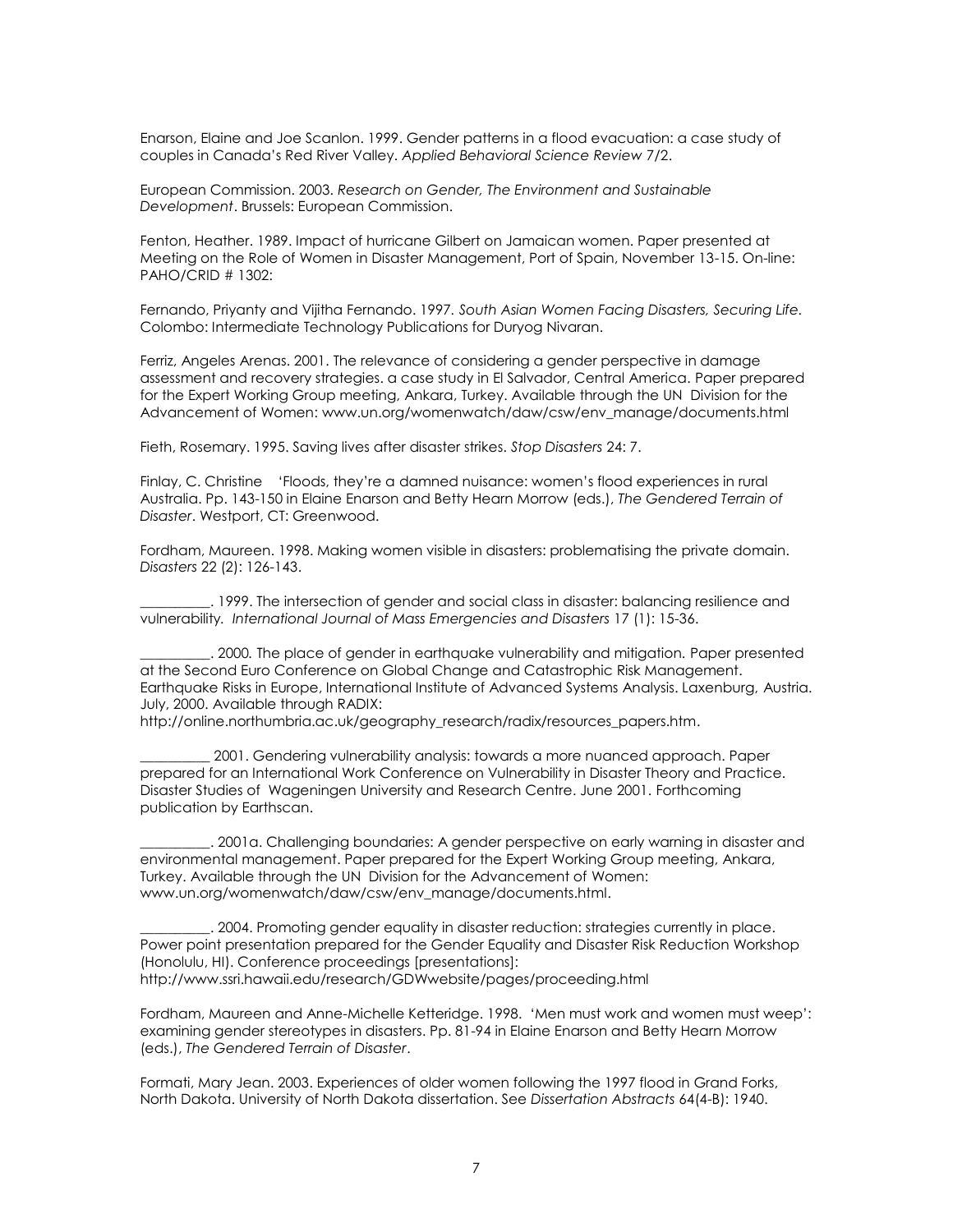Fothergill, Alice. 1998. The neglect of gender in disaster work: an overview of the literature. Pp. 11- 25 in Enarson and Morrow (eds.), *The Gendered Terrain of Disaster*.

\_\_\_\_\_\_\_\_\_\_. 1999. Women's roles in a disaster. *Applied Behavioral Science Review* 7 (2): 125-143.

\_\_\_\_\_\_\_\_\_\_. 1999a. An exploratory study of woman battering in the Grand Forks flood disaster: implications for community responses and policies*. International Journal of Mass Emergencies and Disasters* 17 (1): 79-98.

\_\_\_\_\_\_\_\_\_\_. 2004. *Heads Above Water: Gender, Class And Family In The Grand Forks Flood*. Ithaca, NY: SUNY Press.

Fukhruddin, S.H.M. 2004. Gender and risk reduction through a community-based system for flood monitoring. Paper prepared for the Gender Equality and Disaster Risk Reduction Workshop (Honolulu, HI). Conference proceedings [presentations]: <http://www.ssri.hawaii.edu/research/GDWwebsite/pages/proceeding.html>

\_\_\_\_\_\_\_\_\_\_. 2004a. Increase the involvement of women in the country's water and natural resources management sectors. Paper prepared for the Gender Equality and Disaster Risk Reduction Workshop (Honolulu, HI). Conference proceedings [presentations]: http://www.ssri.hawaii.edu/research/GDWwebsite/pages/proceeding.html

Fuller, Helene. 1994. Development of women's policies for emergencies and disasters. *Australian Journal of Emergency Management* 9 (2): 24-27.

Gell, Fiona. 1999. Gender concerns in emergencies*.* Pp. 37-46 in Fenella Porter et al. (eds.), *Gender Works*. London: Oxfam UK.

Gibbs, Susan. 1990. *Women's Role in the Red Cross/Red Crescent*. Geneva: Henry Dunant Institute.

Gomez, Yolanda. 2004. Engendering environmental governance: the experiences of the Department of Environment and Natural Resources [Philippines]. Paper prepared for the Gender Equality and Disaster Risk Reduction Workshop (Honolulu, HI). Conference proceedings [presentations]: http://www.ssri.hawaii.edu/research/GDWwebsite/pages/proceeding.html

Gopalan, Prema. 2001. [Responding to earthquakes: people's participation in reconstruction and](http://www.un.org/womenwatch/daw/csw/env_manage/documents/OP3-2001Oct.pdf)  [rehabilitation.](http://www.un.org/womenwatch/daw/csw/env_manage/documents/OP3-2001Oct.pdf) Paper prepared for the Expert Working Group meeting, Ankara, Turkey. Available through the UN Division for the Advancement of Women: www.un.org/womenwatch/daw/csw/env\_manage/documents.html.

Graham, Angus. 2001. [Gender mainstreaming guidelines for disaster management programmes: a](http://www.un.org/womenwatch/daw/csw/env_manage/documents/EP1-2001Oct22.pdf)  [principled socio-economic and gender analysis approach.](http://www.un.org/womenwatch/daw/csw/env_manage/documents/EP1-2001Oct22.pdf) per prepared for the Expert Working Group meeting, Ankara, Turkey. Available through the UN Division for the Advancement of Women: www.un.org/womenwatch/daw/csw/env\_manage/documents.html.

Gray, Leslie. 1993. The effect of drought and economic decline on rural women in Western Sudan. *Geoforum* 24 (1): 89-98.

Hagen, Susan and Mary Carouba. 2003. *Women at Ground Zero: Stories of Courage and Compassion*. Indianapolis: Pearson/Alpha Books.

Halvorson, Sarah J. 2004. Women's management of the household health environment: responding to childhood diarrheal disease in the northern areas, Pakistan. *Health and Place* 10: 43-58.

\_\_\_\_\_\_\_\_\_\_. 2003. Placing health risks in the Karakoram: local perceptions of disease, dependency, and social change in northern Pakistan. *Mountain Research and Development* 23(3): *271-277.*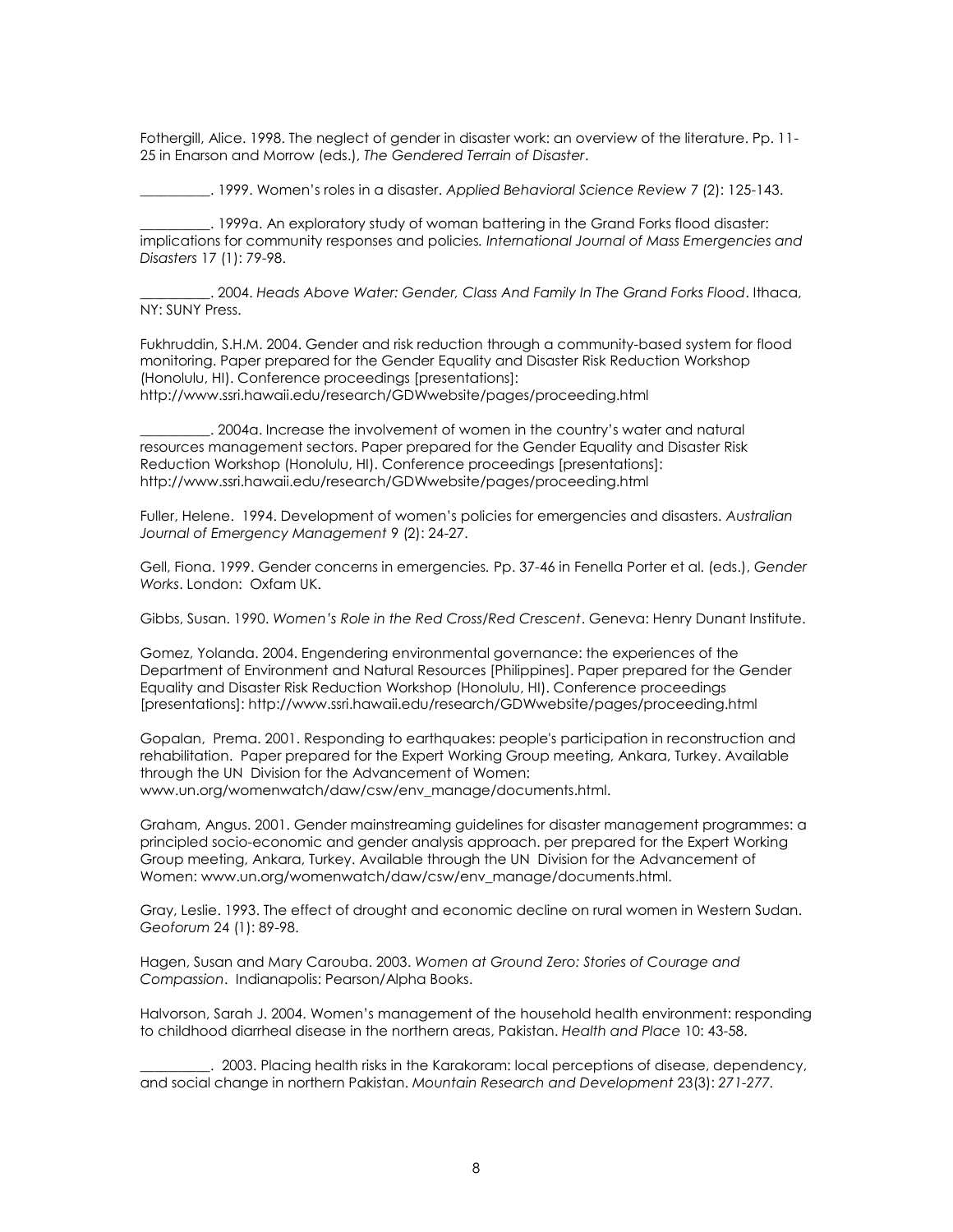\_\_\_\_\_\_\_\_\_\_. 2003a. A geography of children's vulnerability: gender, household resources, and water-related disease hazard in northern Pakistan. *The Professional Geographer* 55(2):120-133.

\_\_\_\_\_\_\_\_\_\_. 2002. Environmental health risks and gender in the Karakoram-Himalaya, Pakistan. *The Geographical Review* 92 (2): 257-281.

Hameed, Kashif. 2001. Gender Issues in Livelihood and Flood Disaster: Case Studies of Kamra and Kort Villages, Jhang District, Punjab. Source: LODRR Project, ITDG-South Asia, 5 Lionel Edirisinghe Mawatha, Kirulapone, Colombo 5, Sri Lanka, Tel: +94 11 2829412, Fax: +94 11 2856188, E-mail: [general@itdg.slt.lk.](mailto:general@itdg.slt.lk)

Hena, Hasna. 1992. Why women appear vulnerable. Pp. 67-73 in H. Hossain *et al*. (eds.), *From Crisis to Development: Coping With Disasters in Bangladesh*. Dhaka: University Press Limited.

Hoffman, Susanna. 1998. Eve and Adam among the embers: gender patterns after the Oakland Berkeley firestorm. Pp. 55-61in Elaine Enarson and Betty Hearn Morrow (eds.), *The Gendered Terrain of Disaster*.

Hoffman, Susanna. 1999. The regenesis of traditional gender patterns in the wake of disaster. Pp. 173-191 in Susanna Hoffman and Anthony Oliver-Smith (eds.), *The Angry Earth: Disaster in Anthropological Perspective.* New York: Routledge.

Holloway, Ailsa (ed). 1999. *Risk, Sustainable Development and Disasters.* Capetown: PeriPeri Publications.

Honeycombe, Beth. 1994. Special needs of women in emergency situations. *Australian Journal of Emergency Management* 8 (4): 28-31.

Ikeda, Keiko*.*1995. Gender differences in human loss and vulnerability in natural disasters: a case study from Bangladesh. *Indian Journal of Gender Studies* 2 (2): 171-193.

Intermediate Technology Group. *Women and drought*. 1997. Occasional Paper on Disaster and Development. Available through ITG: [www.oneworld.org/itdg](http://www.oneworld.org/itdg) and excerpted in Fernando and Fernando (eds), *South Asian Women Facing Disasters, Securing Life*. Colombo: Intermediate Technology Publications for Duryog Nivaran

Jiggins, Janice. 1986. Women and seasonality: coping with crisis and calamity. *IDS Bulletin* 17 (3): Sussex: Institute of Development Studies.

Kabir, Krushi. 1992. How women survived. Pp. 74-80 in Hameeda Hossain et al. (eds.) *From Crisis to Development: Coping With Disaster in Bangladesh.* Dhaka*:* University Press.

Kabir, Royeka. 1995. Bangladesh: surviving the cyclone is not enough. *Stop Disasters* 24: 5-6.

Kafi, Sharif. 1992. Disaster and destitute women: twelve case studies. Dhaka: Bangladesh Development Partnership Center, Disaster Resource Unit.

Kuranci, Nuray. 1995. Turkey: what makes women act. *Stop Disasters* 24: 9.

Karanci, Nuray and Bahattin Askrit. 2003. Observations on social and psychological aspects of the 1 May 2003 Bingöl earthquake. Paper submitted to the Gender Equality and Disaster Risk Reduction Workshop (Honolulu, HI). Conference proceedings [presentations]: http://www.ssri.hawaii.edu/research/GDWwebsite/pages/proceeding.html

Karanci, Nuray et al. 1999. Gender differences in psychological distress, coping, social support and related variables following the 1995 Dinar (Turkey) earthquake. *North American Journal of Psychology* 1(2): 189-204.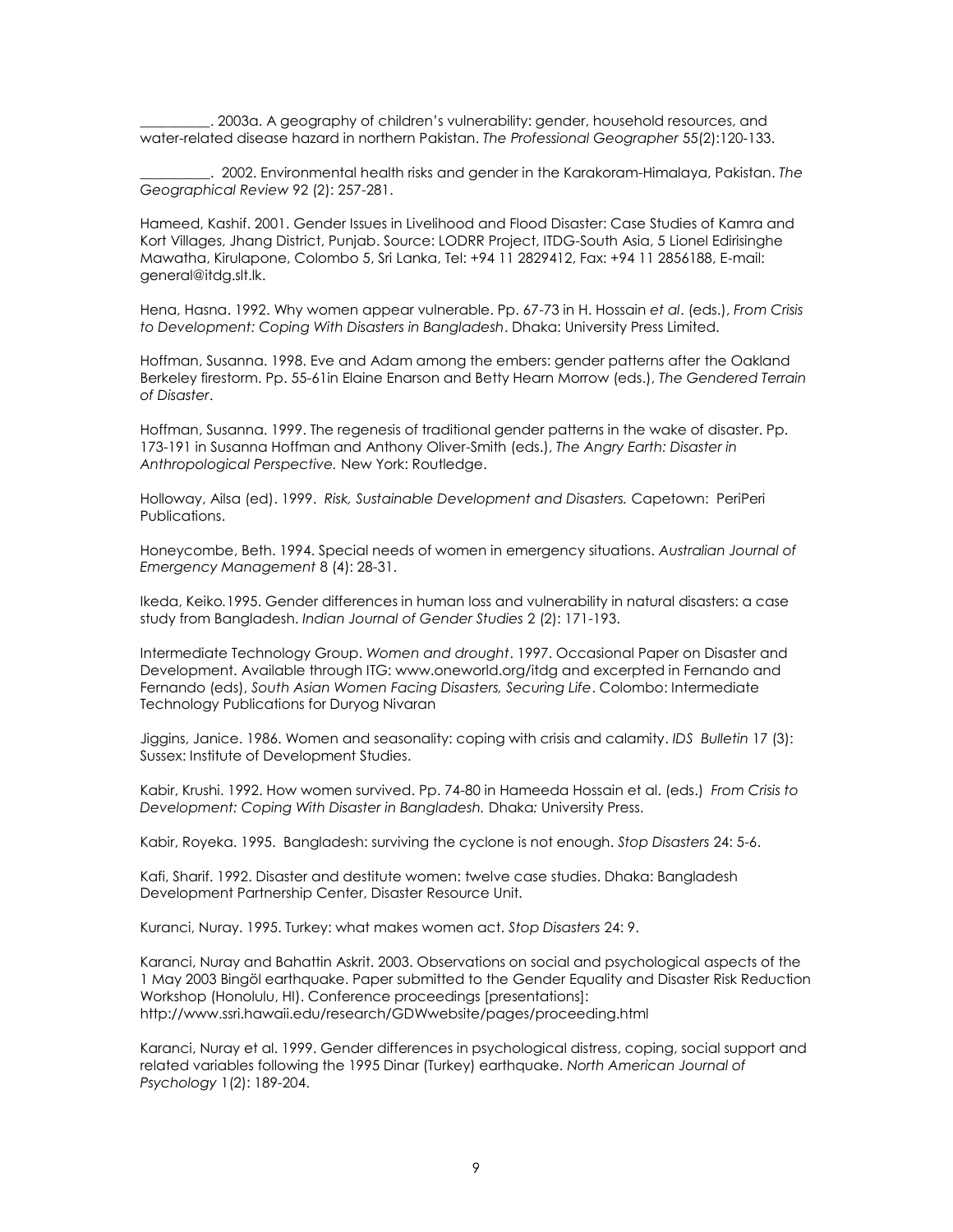Katwikirize, Stuart. 2001. *Understanding Resettlement Capacities and Vulnerabilities of Displaced Male and Female Headed Households: A Case of Three Camps in Northern Uganda*. World Vision International/Cranfield Disaster Management Centre. Thesis presented at the Gender Equality and Disaster Risk Reduction Workshop (Honolulu, HI). Conference proceedings [presentations]: http://www.ssri.hawaii.edu/research/GDWwebsite/pages/proceeding.html

Kelleher, Margaret. 1997. *The Femininization of Famine: Expressions of the Inexpressible?* Durham: Duke University Press.

\_\_\_\_\_\_\_\_\_\_. 1997a. Woman as famine victim: the figure of woman in Irish famine narratives. Pp. 241- 254 in Ronit Lentin (ed.), *Gender and Catastrophe*. London: Zed.

Kerner, D.O. and K. Cook. 1991. Gender, hunger and crisis in Tanzania. Pp. 257-272 in R. Downs, D. Kerner and S. Reyna (eds), *The Political Economy of African Famine*. Philadelphia: Gordon and Breach.

Khogali, Hisham and Parmjit Takhar. 2001. Empowering women through cash relief in humanitarian contexts. *Gender and Development* 9 (3): 40-49.

Khondker, Habibul Haque. 1996. Women and floods in Bangladesh*. International Journal of Mass Emergencies and Disasters* 14 (3): 281-292.

Kirambi, Alice. 2004. Gender equality and disaster risk reduction: building capacity in women's and community groups. Paper prepared for the Gender Equality and Disaster Risk Reduction Workshop (Honolulu, HI). Conference proceedings [presentations]: http://www.ssri.hawaii.edu/research/GDWwebsite/pages/proceeding.html

Kirschenbaum, Avi. 2003. "Mother Hen Effect," book chapter in *Chaos Organization and Disaster Management*, Public Administration and Public Policy Series #105. Available through Dekker.com.

\_\_\_\_\_\_\_\_\_\_. Forthcoming. Families and disaster behavior: a reassessment of family preparedness. Working Paper, Behavioral Science Area, Technion-Israel Institute of Technology, Haifa, Israel.

Klinenberg, Eric. 2002. Dying alone: the social production of isolation (Chapter One). Pp. 37-78 in *Heat Wave: A Social Autopsy of Disaster in Chicago*. Chicago: University of Chicago Press.

Kottegoda, Sepati. 2001. A study of gender aspects of communities living with drought and landslide in Sri Lanka. Source: LODRR Project, ITDG-South Asia, 5 Lionel Edirisinghe Mawatha, Kirulapone, Colombo 5, Sri Lanka, Tel: +94 11 2829412, Fax: +94 11 2856188, E-mail: [general@itdg.slt.lk](mailto:general@itdg.slt.lk)

Krajeski, Richard and Kristina Peterson. 1997. 'But she is a woman and this is a man's job:' lessons for participatory research and participatory recovery. *International Journal of Mass Emergencies and Disasters* 17 (1): 123-130.

Krauss, Celene. 1993. Women and toxic waste protests: race, class and gender as sources of resistance*. Qualitative Sociology* 16 (3): 247-262.

Krishna, Sumi. 2004. Gender and disasters: coping with drought and floods in Orissa. In Sumi Krishna (ed.), *Livelihood and Gender*. Sage Publications.

Krishnamurty, Jayasankar. 2001. [The ILO response to natural disasters](http://www.un.org/womenwatch/daw/csw/env_manage/documents/OP4-2001Oct.pdf)**.** Paper prepared for the Expert Working Group meeting, Ankara, Turkey. Available through the UN Division for the Advancement of Women: www.un.org/womenwatch/daw/csw/env\_manage/documents.html.

Krishnaraj*,* Maithreyi. 1997. Gender issues in disaster management: the Latur earthquake. *Gender, Technology and Development* 1 (3): 395-411.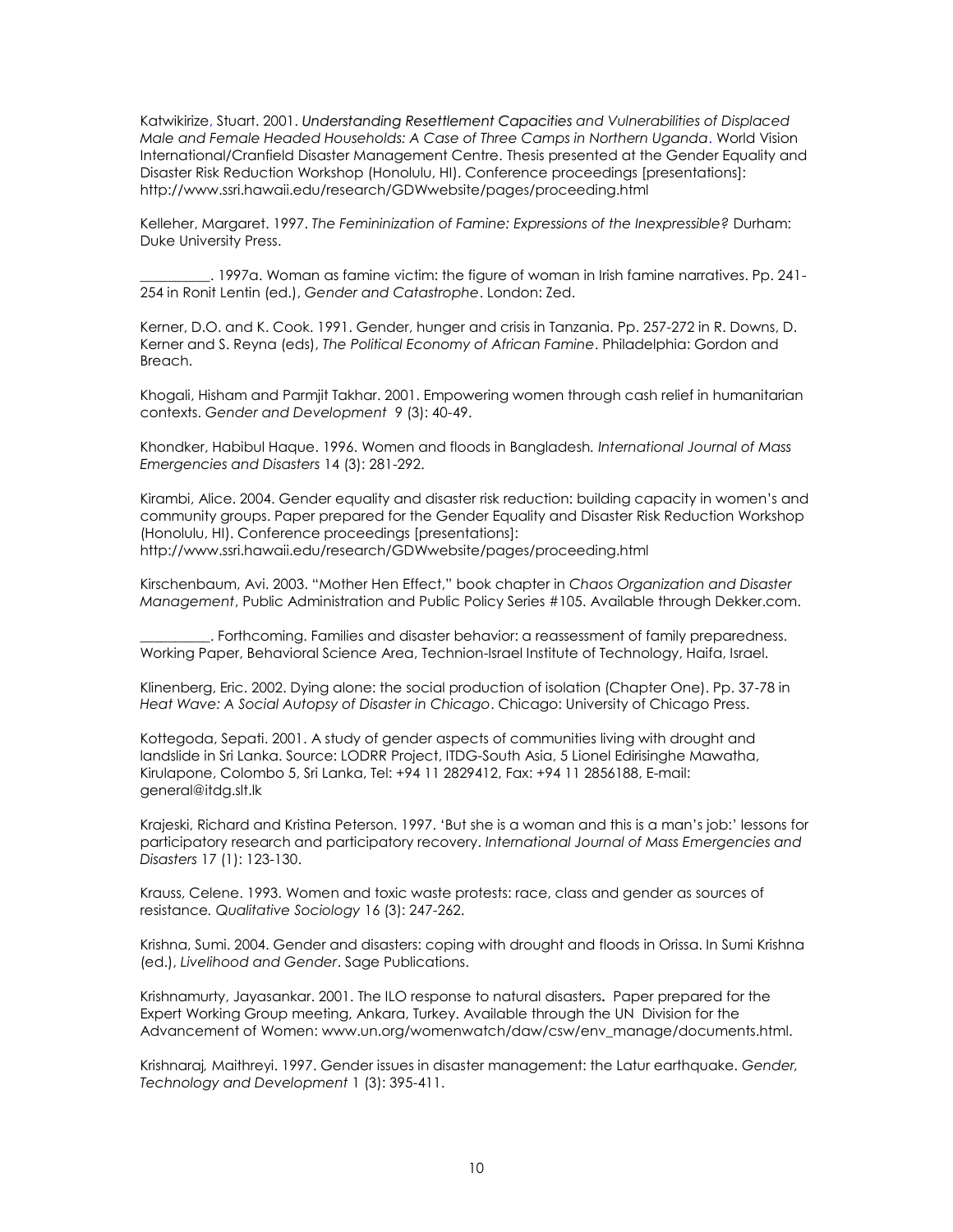Kumar-Range, Shubh. 2001. [Environmental management and disaster risk reduction: a gender](http://www.un.org/womenwatch/daw/csw/env_manage/documents/BP1-2001Nov04.pdf)  [perspective.](http://www.un.org/womenwatch/daw/csw/env_manage/documents/BP1-2001Nov04.pdf) Paper prepared for the Expert Working Group meeting, Ankara, Turkey. Available through the UN Division for the Advancement of Women: www.un.org/womenwatch/daw/csw/env\_manage/documents.html.

Lambrou, Yianna and Regina Laub. 2004. Gender perspectives on the conventions on biodiversity, climate change and desertification. Gender and Development Service. UN FAO, Gender and Population Division: [http://www.fao.org/sd/dim\\_pe1/pe1\\_041002\\_en.htm](http://www.fao.org/sd/dim_pe1/pe1_041002_en.htm)

La Red de las Mujeres Contra la Violencia and Wisconsin Coordinating Council on Nicaragua. 2004. Rebuilding lives, rebuilding Nicaragua: the importance of emotional recovery in the face of natural disasters and gender violence. [Systematisation of work from the Commission of Psychosocial Development of the Women's Network Against Violence 1998-2001]. Abridged translation of the Spanish document Reconstruyendo vidas, reconstruimos Nicaragua. Available via Wisconsin Coordinating Council on Nicaragua http://www.wccnica.org/pubs/Rebuilding.pdf

Larabee, Ann. 2000. Oil and water (Chapter 4). Pp.82-116 in *Decade of Disaster*. Chicago: University of Illinois Press.

League of Red Cross and Red Crescent Societies. 1991. Working with women in emergency relief and rehabilitation programmes. Field studies Paper No. 2. Geneva: IFRC.

Lentin, Ronit (ed.). 1997. *Gender and Catastrophe*. London: Zed.

Lovekamp, William. 2003. Gender and disaster: a synthesis of flood research in Bangladesh. Forthcoming in Brenda Phillips and Betty Hearn Morrow (eds.), *Women and Disasters*. Exlibris publication from the International Sociological Association, Research Committee on Disasters. Available through Exlibris: www.xlibris.com.

Luongo G et al. 2003. Impact of the AD79 explosive eruption on Pompeii II. Causes of death of the inhabitants inferred by stratigraphic analysis and areal distribution of the human casualties. *Journal of Volcanology & Geothermal Research* 126: 169-200.

Major, Ann Marie. 1999. Gender differences in risk and communication behavior: responses to the New Madrid earthquake prediction*. International Journal of Mass Emergencies and Disasters* 17 (3): 313-338.

Mankuta, David et al. 2004. Anxiety and fears of pregnant women: evaluation of incidence during the earthquake in Turkey, 1999*. International Journal of Disaster Medicine* 2: 38-40.

Martin, Max. 2004. *Women Builders: Breaking Barriers in Earthquake-torn Villages*. 2003. Bangalore: Books for Change.

Melick, Mary Evans and James Logue. 1985. The effect of disaster on the health and well-being of older women. *International Journal on Aging and Human Development* 21 (1): 27-38.

Meyreles, Lourdes and Kelva Perez. Gender and risk reduction, Dominican Republic: la barquita. Power Point presentation prepared for the Gender Equality and Disaster Risk Reduction Workshop (Honolulu, HI). Conference proceedings [presentations]: http://www.ssri.hawaii.edu/research/GDWwebsite/pages/proceeding.html

Mikayelyan, Armine. 2001[. Earthquake mitigation from a gender perspective in Armenia.](http://www.un.org/womenwatch/daw/csw/env_manage/documents/EP8-2001Oct31a.pdf) Paper prepared for the Expert Working Group meeting, Ankara, Turkey. Available through the UN Division for the Advancement of Women:

www.un.org/womenwatch/daw/csw/env\_manage/documents.html.

Mishra, Prafulla. 2004. Resources and strategies for engendering disaster risk reduction. Paper prepared for the Gender Equality and Disaster Risk Reduction Workshop (Honolulu, HI). Conference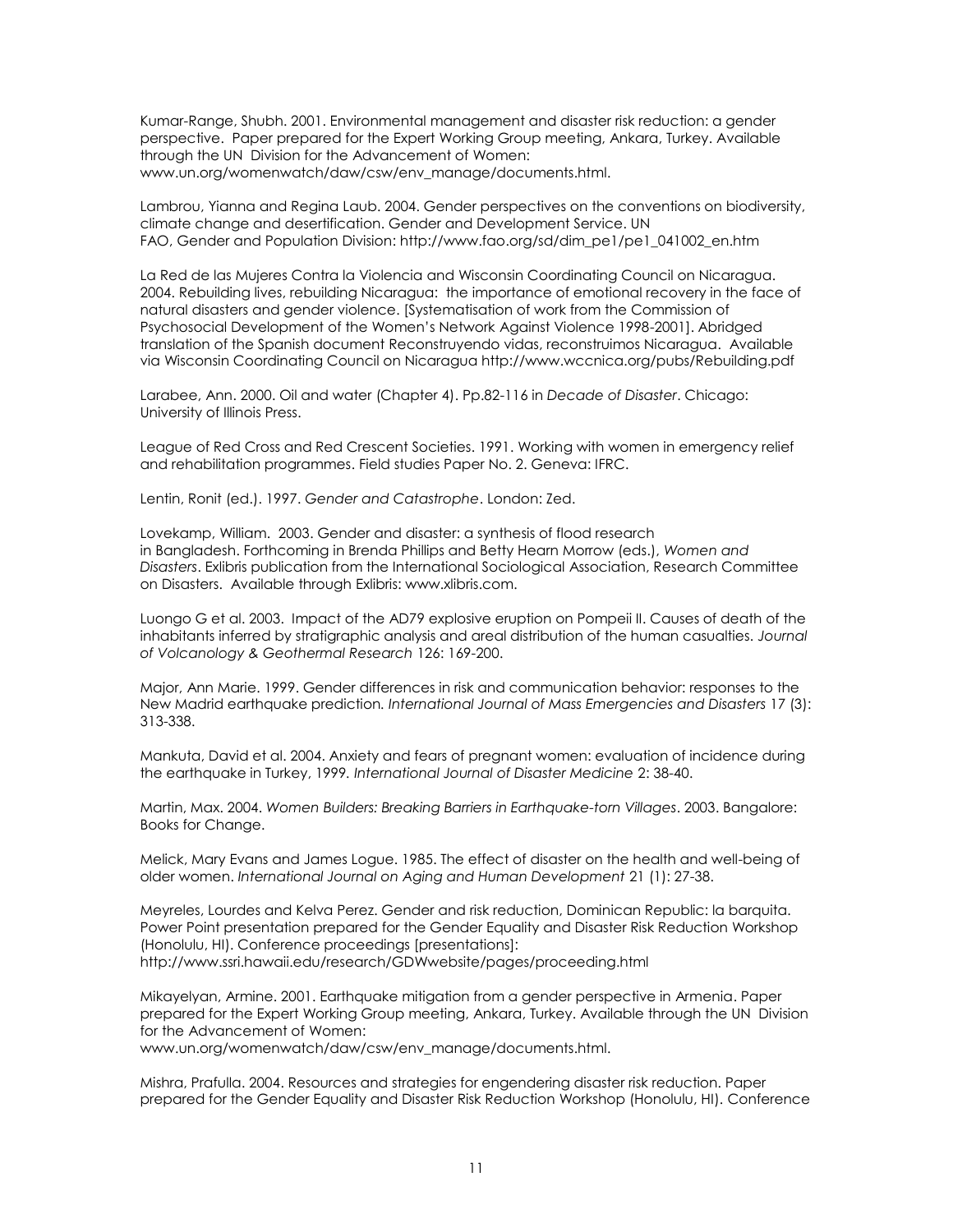proceedings [presentations]: http://www.ssri.hawaii.edu/research/GDWwebsite/pages/proceeding.html

Mishra, Prafulla, Shaheen Nilofer and Sumananjali Mohanty. 2004. Gender and disasters; coping with drought and floods in Orissa. Pp. 226-247 in Sumi Krishna (ed.), *Livelihood & Gender: Equity in Community Resource Management.* New Delhi: Sage Publications.

Morris, Pat. 1998. *Weaving Gender in Disaster and Refugee Assistance*. Report prepared by Interaction: American Council for Voluntary International Action. Washington, D. C.

Morrow, Betty Hearn. 1997. Stretching the bonds: the families of Andrew. Pp. 141-170 in Peacock, Walt, Betty Morrow and Hugh Gladwin (eds.), *Hurricane Andrew: Ethnicity, Gender and the Sociology of Disasters*. New York: Routledge.

\_\_\_\_\_\_\_\_\_\_. 2000. Women and families in disaster: emergency management issues and recommendations. Pp. 554-563 in Sammy Amin and Sam Fullerton (eds.), *International Business Practices: Contemporary Readings.* Cumberland, MD: Academy of Business Administration.

\_\_\_\_\_\_\_\_\_\_. 2003. Household and Family. Chapter prepared for *A Social Vulnerability Approach to Disasters* [on-line college syllabus for the US Federal Emergency Management Agency]. Available through FEMA: http://166.112.200.141/emi/edu/aem\_courses.htm.

Morrow, Betty Hearn and Elaine Enarson. 1996. "Hurricane Andrew through Women's Eyes: Issues and Recommendations*." International Journal of Mass Emergencies and Disasters* 14 (1): 1-22.

Mukhopadhyay, Durgadas. 2004. Women folk performers as agents of social change in capacity building, education and awareness generation for disaster mitigation. Paper prepared for the Gender Equality and Disaster Risk Reduction Workshop (Honolulu, HI). Conference proceedings [presentations]: http://www.ssri.hawaii.edu/research/GDWwebsite/pages/proceeding.html

Mullis, Jean-Paul. 1999. Gender and earthquake preparedness: a research study of gender issues in disaster management. *Australian Journal of Emergency Management* 14: 41-50.

Munoz, Nora Sequeira. 2001. [Risk management: an alternative perspective in gender analysis.](http://www.un.org/womenwatch/daw/csw/env_manage/documents/EP7-2001Nov06.pdf) Paper prepared for the Expert Working Group meeting, Ankara, Turkey. Available through the UN Division for the Advancement of Women:

www.un.org/womenwatch/daw/csw/env\_manage/documents.html.

Myers, Mary. 1994. Women and children first: introducing a gender strategy into disaster preparedness. *Focus on Gender* 2(1): 14-16.

Neal, David and Brenda Phillips. 1990. Female-dominated local social movement organizations in disaster-threat situations. Pp. 243-255 in G. West and R. Blumberg (eds.), *Women and Social Protest.* New York: Oxford.

Nigg, Joanne and Kathleen Tierney. 1990. Explaining differential outcomes in the small business disaster loan application process. Preliminary Paper #156. University of Delaware: Disaster Research Center.

Noel, Gloria. 1998. The role of women in health-related aspects of emergency management: a Caribbean perspective. Pp. 213-224 in Elaine Enarson and Betty Hearn Morrow (eds.), *The Gendered Terrain of Disaster.* 

O'Brien Paul and Patricia Atchison. 1998. Gender differentiation and aftershock warning response. Pp. 161-172 in Elaine Enarson and Betty Hearn Morrow (eds.), *The Gendered Terrain of Disaster.* 

Ollenburger, Jane and Graham Tobin. 1998. Women and postdisaster stress. Pp. 95-108 in Elaine Enarson and Betty Hearn Morrow (eds.), *The Gendered Terrain of Disaster.*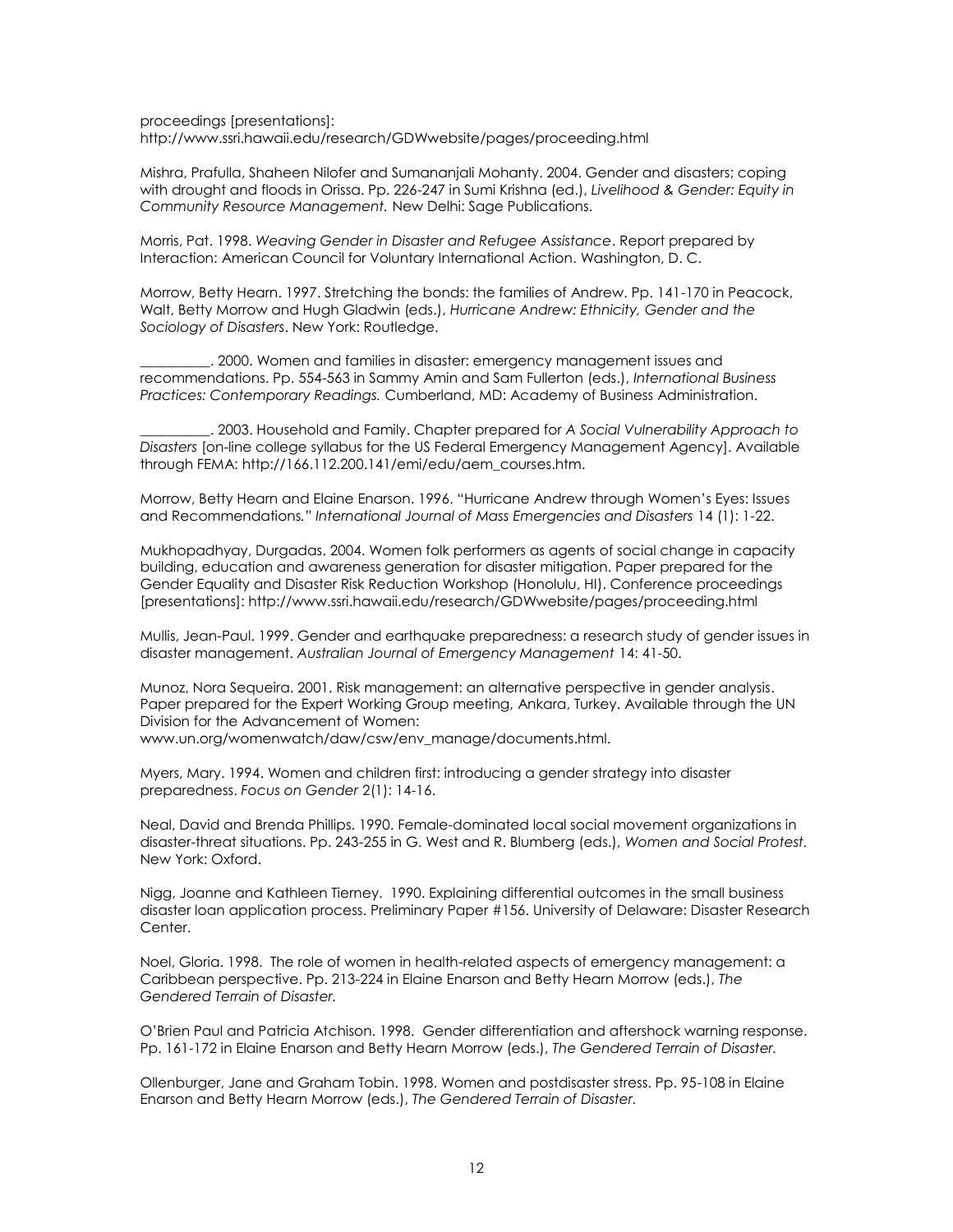\_\_\_\_\_\_\_\_\_\_\_ . 1999. Women, aging, and post-disaster stress: risk factors. *International Journal of Mass Emergencies and Disasters* 17 (1): 65-78.

Orstad, Lynn. 2001. [Tools for change: emergency management for women.](http://www.un.org/womenwatch/daw/csw/env_manage/documents/EP2-2001Oct22.pdf) Paper prepared for the Expert Working Group meeting, Ankara, Turkey. Available through the UN Division for the Advancement of Women: www.un.org/womenwatch/daw/csw/env\_manage/documents.html.

Oxfam UK. 2004. *A Little Gender Handbook for Emergencies (Or Just Plain Common Sense)*, Humanitarian Department. Available through Oxfam: http://homepage.oxfam.org.uk/emergencies/ed\_general/scipio/gender\_handbook.htm

Oxlee, Carolyn. 2000. Beyond the veil: women in Islamic National Societies*. IFRC Magazine.* 

Palmer, Robin and Hamaundu Nawina. 1993. Enduring the drought: the responses of Zambian women. *Focus on Gender* 1(1): 40-45.

Pan American Health Organization. 1991. *Guidelines on the Role of Women in Disaster Management: Caribbean Region*. Available from Centro de Documentacion de Desastres: http://www.crid.desastres.net/crid/indexen.htm.

Pandya, Mehul. 2004. The *Jeevika* project: building institutional for disaster preparedness of women. Paper prepared for the Gender Equality and Disaster Risk Reduction Workshop (Honolulu, HI). Conference proceedings [presentations]: http://www.ssri.hawaii.edu/research/GDWwebsite/pages/proceeding.html

Paolisso, Michael, Amanda Ritchi, and Aleyda Ramirez. 2002. The significance of the gender division of labor in assessing disaster impacts: a case study of Hurricane Mitch and hillside farmers in Honduras*. International Journal of Mass Emergencies and Disasters* 20/2: 171-195.

Parasuraman, S. and Niru Acharya. 2000. Analysing Forms of Vulnerability. *Indian Journal of Social Work,* Issue 61.

Peacock, Walt, Betty Morrow and Hugh Gladwin (eds.). 1997. *Hurricane Andrew: Ethnicity, Gender and the Sociology of Disasters*. New York: Routledge. Available in paperback from the International Hurricane Center at Florida International University: www.fiu.edu/~lsbr.

Perminova, Alla. 1995. Consequences of ecological disasters and their influence on women's health: the Russian example. Paper presented at the European Conference on Gender Approaches to Health in Emergency Situations: Women's Realities. San Marino. December, l995. Available from European Centre for Disaster Medicine, Repubblica di San Marino.

Peterson, Kristina. 1997. From the field: gender issues in disaster response and recovery. *Natural Hazards Observer* 21 (5): 3-4.

Phillips, Brenda. 1993. Gender as a variable in emergency response. Pp. 83-90 in R. Bolin (ed.), *The Loma Prieta Earthquake*. Boulder: University of Colorado, Institute for Behavioral Science.

\_\_\_\_\_\_\_\_\_\_. 2000. And Aretha sang R-E-S-P-E-C-T!. Paper presented at the conference Reaching Women and Children in Disasters, Miami 2000. Available through the GDN: http://online.northumbria.ac.uk/geography\_research/gdn/resources/phillips\_paper.doc.

Phillips, Brenda and Betty Hearn Morrow (eds.). Forthcoming fall, 2003. *Women and Disasters.* Xlibris Publications: International Sociological Association, Research Committee on Disasters. Available from www.xlibris.com.

Rashid, Sabina and Stephanie Michaud. 2000. Female adolescents and their sexuality: notions of honour, shame, purity and pollution during the floods. *Disasters* 24 (1): 54-70.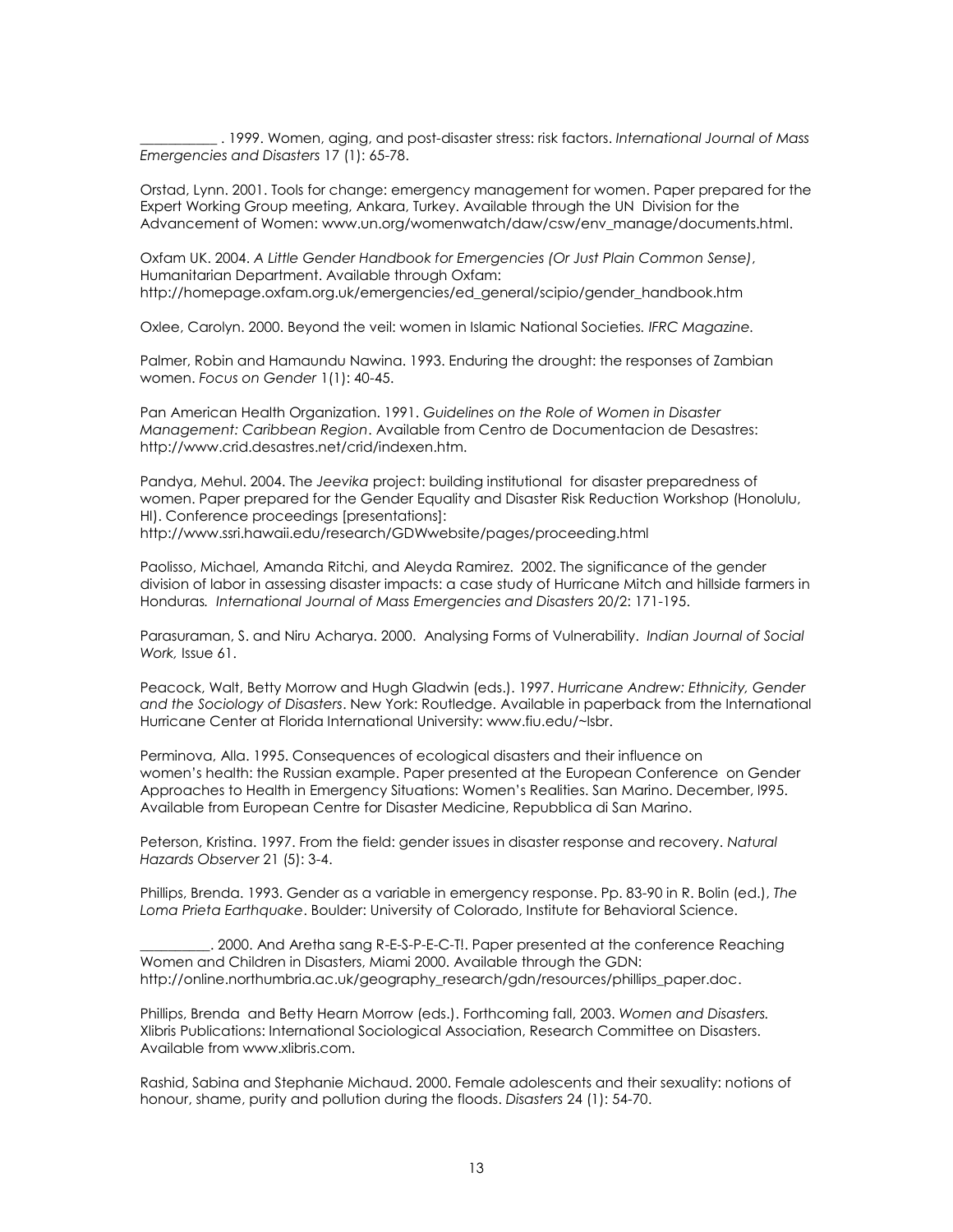Reyes, Rosa Rivero. 2002. Gendering responses to El Nino in rural Peru. *Gender and Development* 10 (2): 60-69.

Rivers, J.P.W. 1982. Women and children last: an essay on sex discrimination in disasters. *Disasters* 6 (4): 256-267.

Roberts, J. Timmons. 1997. Negotiating both sides of the plant gate: gender, hazardous facility workers and community responses to technological hazards. *Current Sociology* 45 (3): 157-177.

Robertson*,* Doone. 1998. Women in emergency management: an Australian perspective. Pp. 201- 206 in Elaine Enarson and Betty Hearn Morrow (eds.), *The Gendered Terrain of Disaster.* 

Robineault, Maria Sophia. 1990. *The Integration of Women in Multilateral Disaster Management.* Unpublished MA Thesis. Ottawa, CA: University of Ottawa.

Rozario, Santi. 1997. 'Disasters' and Bangladeshi women. Pp. 255-268 in Ronit Lentin (ed.), *Gender & Catastrophe.* London: Zed.

Saad, Samia Galal. 2001. [Environmental management and natural disasters mitigation: Middle](http://www.un.org/womenwatch/daw/csw/env_manage/documents/EP3-2001Oct22.pdf)  [Eastern gender perspective.](http://www.un.org/womenwatch/daw/csw/env_manage/documents/EP3-2001Oct22.pdf) Paper prepared for the Expert Working Group meeting, Ankara, Turkey. Available through the UN Division for the Advancement of Women: www.un.org/womenwatch/daw/csw/env\_manage/documents.html.

Safran, Claire. 1993. The women who helped themselves. *Good Housekeeping* (May): 40-48.

Sapir-Guha, Debarati. 1993. Disaster relief and rehabilitation: policy issues related to women and children. Paper commissioned for the World Health Organization Expert Committee on Maternal and Child Health and Family Planning. Available from Centro de Documentación de Desastres (#4656): http://www.crid.or.cr/crid/eng/tools/tools.htm.

Sapir-Guha, Debarati. 1997. Women in the front line. *Unesco Courier* (October): 27-130.

\_\_\_\_\_\_\_\_\_\_. 1993. Natural and man-made disasters: the vulnerability of women-headed households and children without families. *World Health Statistics Quarterly* 46: 227-233.

Scanlon, Joseph. 1996. Human Behaviour in Disaster: The Relevance of Gender. *Australian Journal of Emergency Management* (January): 2-7.

\_\_\_\_\_\_\_\_\_\_. 1998. The perspective of gender: a missing element in disaster response. Pp. 45-52 in Elaine Enarson and Betty Hearn Morrow (eds.), *The Gendered Terrain of Disaster.* 

\_\_\_\_\_\_\_\_\_\_\_. 1999. Myths of male and military superiority: fictional accounts of the 1917 Halifax explosion. *English Studies in Canada* 24: 1001-1025.

Seager, Joni. 1996. "Hysterical housewives' and other mad women. Pp. 271-286 in Dianne Rocheleau et al. (eds.), *Feminist Political Ecology: Global Issues and Local Experiences.* London: Routledge.

Serrat Viñas, Carolina. 1998. Women's disaster vulnerability and response to the Colima earthquake. Pp. 161-172 in Elaine Enarson and Betty Hearn Morrow (eds.), *The Gendered Terrain of Disaster.* 

Shaw, Rosalind*.* 1992*.* 'Nature,' 'culture' and disasters: floods and gender in Bangladesh*.* Pp. 201- 217 in Elisabeth Croll and David Parkin (eds.), *Bush Base: Forest Farm. Culture, environment and development.* London: Routledge.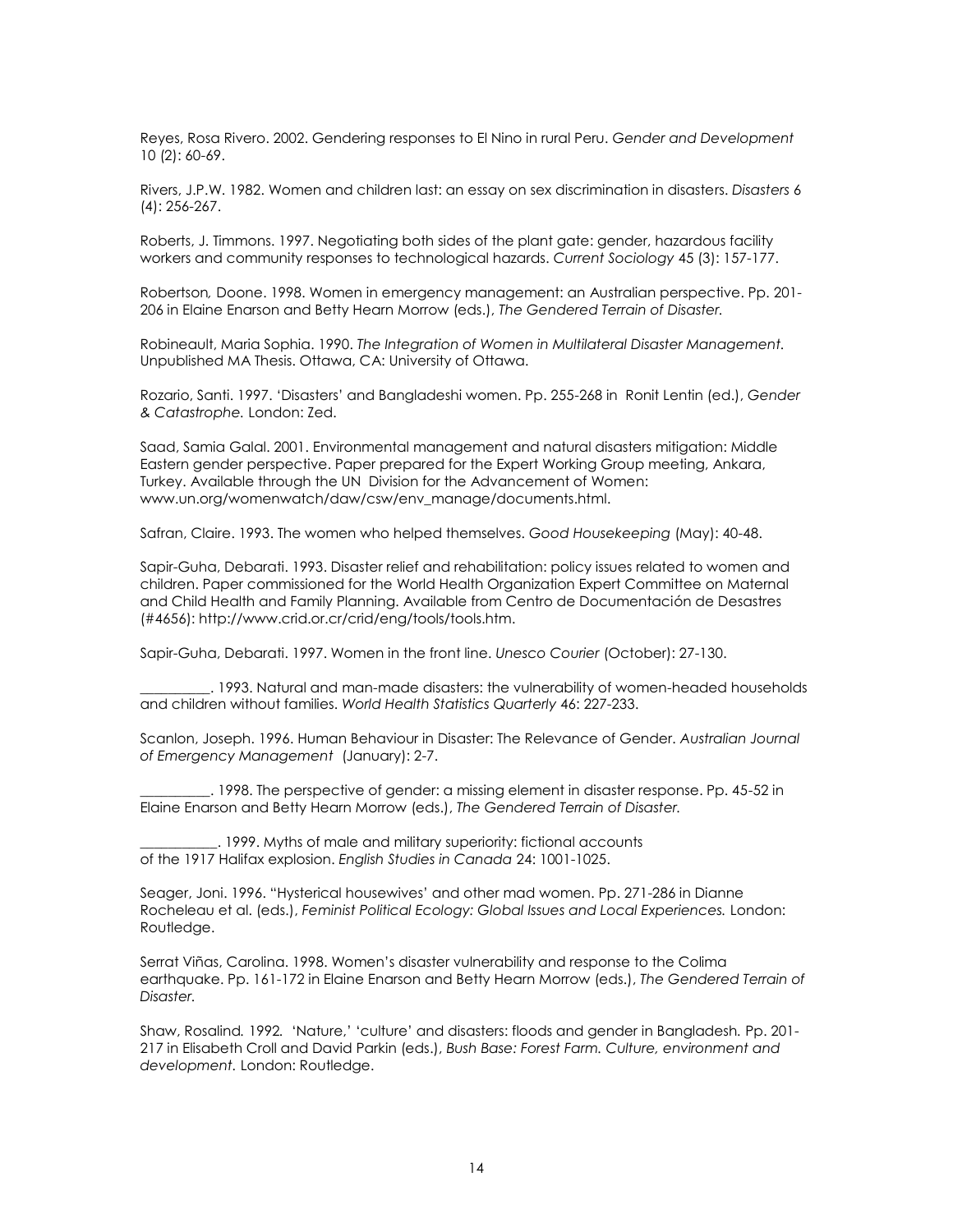Shroeder, Richard. 1987. Gender vulnerability to drought: a case study of the Hausa social environment. Natural Hazards Center, Working Paper #58. Available through the University of Colorado: www.colorado.edu/hazards/publist.html#1.

Sims, Jacqueline. 2004. Natural disasters and the role of women. Pp.429-443 in Joseph Stoltman, John Lidstone and Lisa Dechano (eds*.), International Perspectives on Natural Disasters: Occurrence, Mitigation, and Consequences*. Dordrecht/Boston/London: Kluwer Academic Publishers.

Soares, Judith and Audrey Mullings. 2003. 'A we run tings: women rebuilding Montserrat. In G D. Howe and Howard Fergus (eds*.*), *A Will to Survive: Volcanic Impact and Crisis Mitigation in Montserrat.* Barbados: University of West Indies Press.

South Pacific Applied Geoscience Commission (SOPAC). 2002. *Gender, Households, Community and Disaster Management: Case Studies from the Pacific Islands*, South Pacific Disaster Reduction Programme (SPDRP), Technical Report 282 (TR0282). Source[: www.sopac.org/tiki/tiki](http://www.sopac.org/tiki/tiki-sopac_download.php?path=/data/virlib/TR/TR0282.pdf&file=TR0282.pdf&loc=TR)[sopac\\_download.php?path=/data/virlib/TR/TR0282.pdf&file=TR0282.pdf&loc=TR](http://www.sopac.org/tiki/tiki-sopac_download.php?path=/data/virlib/TR/TR0282.pdf&file=TR0282.pdf&loc=TR)

Stehlik, Daniela and Geoffrey Lawrence. 2000. Gender and drought: experiences of Australian women in the drought of the 1990s. *Disasters* 24 (1): 38-53.

Sultana, Fulhana. 2005. Sociology of an escalating disaster: gender, water and arsenic in Bangladesh. Paper presented to the Midwest Sociological Society (spring 2005), Minneapolis, MN. Forthcoming as Dying for water, dying from water: gendered geographies of the drinking water crisis from arsenic contamination in Bangladesh. In Saraswati Raju (ed.), *Gendered Geographies: Interrogating Place and Space in South Asia*. London: Oxford University Press.

Swayam Shikshan Prayag (SSP). 2003. Women's Stories from Latur and Osmanabad [ten year postquake retrospective]. Available through SSP India: http://www.sspindia.org/maharashtra.htm

\_\_\_\_\_\_\_\_\_\_. Nd. Lessons from the Epicentre: Mainstreaming Women's Initiatives in Disaster and Development. Available through SSP India: http://www.sspindia.org/PDF%20files/Lessons%20from%20the%20Epicentre.pdf

Thapa, Man B. 2001. [Participatory disaster management programme.](http://www.un.org/womenwatch/daw/csw/env_manage/documents/OP5-2001Nov09.pdf) Paper prepared for the Expert Working Group meeting, Ankara, Turkey. Available through the UN Division for the Advancement of Women: www.un.org/womenwatch/daw/csw/env\_manage/documents.html.

Thomas, Deborah. 2004. Using science and technology differently. Power point presentation prepared for the Gender Equality and Disaster Risk Reduction Workshop (Honolulu, HI). Conference proceedings [presentations]:

http://www.ssri.hawaii.edu/research/GDWwebsite/pages/proceeding.html

Tichagwa, Wilfred. 1994. The effects of drought on the condition of women. *Focus on Gender* 2 (1): 20-25.

Toscani Letizia,. 1998. Women's roles in natural disaster preparation and aid: a Central American view. Pp. 207-212 in Elaine Enarson and Betty Hearn Morrow (eds.), *The Gendered Terrain of Disaster.* 

Trujillo, Monica. 2000. Disaster preparedness: the gender dimension. Paper from Central America prepared for the ILO InFocus Programme on Crisis Response and Reconstruction. Pp. 93-97 in *High-Level Research Consultation on Crisis*. Geneva: ILO Recovery and Reconstruction Department.

Turner, Elizabeth Hayes. 1997. After the storm: women, public policy, and power (Chapter 7). Pp. 187-227 in *Women, Culture, and Community: Religion and Reform in Galveston, 1880-1920.* New York: Oxford University Press.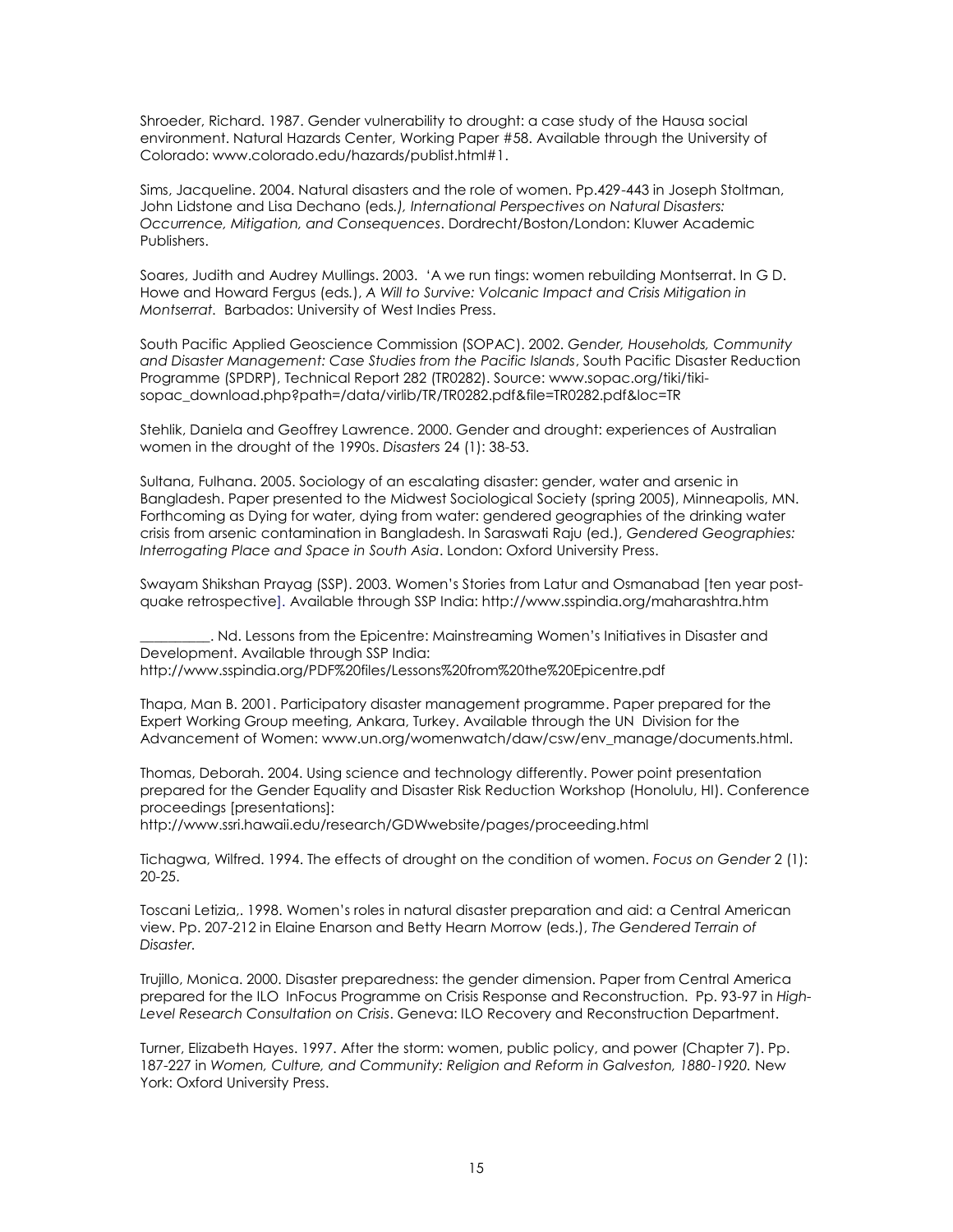Twigg, John. 2004. Chapter 6 (Marginalized Groups/Gender). Disaster Risk Reduction: Mitigation and Preparedness in Development and Emergency Programming. Available online from Humanitarian Practice Network: http://www.odi.org.uk/publications/hpngpr.html

Twigg, John and Mihir Bhatt (eds). 1998**.** *Understanding Vulnerability: South Asian Perspectives.* Colombo: Intermediate Technology Publications, Duryog Nivaran.

UNICEF. Nd. Mainstreaming Gender in Unstable Environments. Available on-line through CRID: #13934[: http://www.crid.or.cr/digitalizacion/pdf/eng/doc13934/doc13934.htm](http://www.crid.or.cr/digitalizacion/pdf/eng/doc13934/doc13934.htm)

United Nations Division for the Advancement of Women. 2001*.* Environmental Management and the Mitigation of Natural Disasters: A Gender Perspective*.* Final report of the Expert Group Meeting in Ankara, Turkey (November, 2001) including papers and action recommendations. All documentation available online from the Division for the Advancement of Women: http://www.un.org/womenwatch/daw/csw/env\_manage/documents/EGM-Turkey-final-report.pdf

United Nations Economic and Social Council. 2002. Environmental Management and the Mitigation of Natural Disasters: a Gender Perspective. Secretary-General's Report from the 46<sup>th</sup> Session of the Commission on the Status of Women (4-15 March). Available through the Division for the Advancement of Women: www.un.org/womenwatch/daw.

United Nations Economic Commission for Latin America and the Caribbean. 2002. The impact of disasters on women. Pp. 315-326 in Section Five: Effects of Damages. Manual for Estimating the Socio-Economic Effects of Natural Disasters. Available through PROVENTION: www.proventionconsortium.org/files/eclac/10women.pdf.

United Nations Food and Agriculture Organization. Field level handbook *of* socio-economic and gender analysis (SEAGA) Programme. Available through FAO: <http://www.fao.org/sd/seaga/downloads/En/FieldEn.pdf>

*\_\_\_\_\_\_\_\_\_\_.* Fact sheet on emergency and rehabilitation programmes: does gender matter? Available through FAO*:* [http://www.fao.org/sd/dim\\_pe1/docs/pe1\\_050102d1\\_en.pdf](http://www.fao.org/sd/dim_pe1/docs/pe1_050102d1_en.pdf)

United Nations Food and Agriculture Organization and the World Food Programme. Passport to mainstreaming a gender perspective in emergency programmes: key analytic questions for designing gender-sensitive humanitarian operations. Available through FAO: <http://www.fao.org/sd/seaga/downloads/En/passporten.pdf>

\_\_\_\_\_\_\_\_\_\_. Guidelines on socio-economic and gender analysis in emergency and rehabilitation programmes*.* Available through FAO: <http://www.fao.org/sd/seaga/downloads/En/EmergencyGuidelinesEn.pdf>

United Nations International Decade for Natural Disaster Reduction. 1996. Summaries and Analysis: Report on 1995 Day for the IDNDR: Women and Children, Key to Prevention. New York: UN IDNDR.

United Nations International Strategy for Disaster Reduction (ISDR). 2004. *Living With Risk: A Global Review of Disaster Reduction Initiatives.* Available through ISDR: [http://www.unisdr.org/eng/about\\_isdr/bd-lwr-2004-eng.htm](http://www.unisdr.org/eng/about_isdr/bd-lwr-2004-eng.htm)

\_\_\_\_\_\_\_\_\_\_. 2003. Women, disaster reduction and sustainable development. Available on the gender page of ISDR: [www.unisdr.org/unisdr.](http://www.unisdr.org/unisdr)

Valdés, Helena Molin. 1995. Expanding women's participation in disaster prevention and mitigation: some approaches from Latin America and the Caribbean. *Stop Disasters* 24: 10-11.

Van Willigen, Maria. 2001. Do disasters affect individuals' psychological well-being? An over-time analysis of the effect of hurricane Floyd on men and women in Eastern North Carolina. *International Journal of Mass Emergencies and Disasters* 19/1.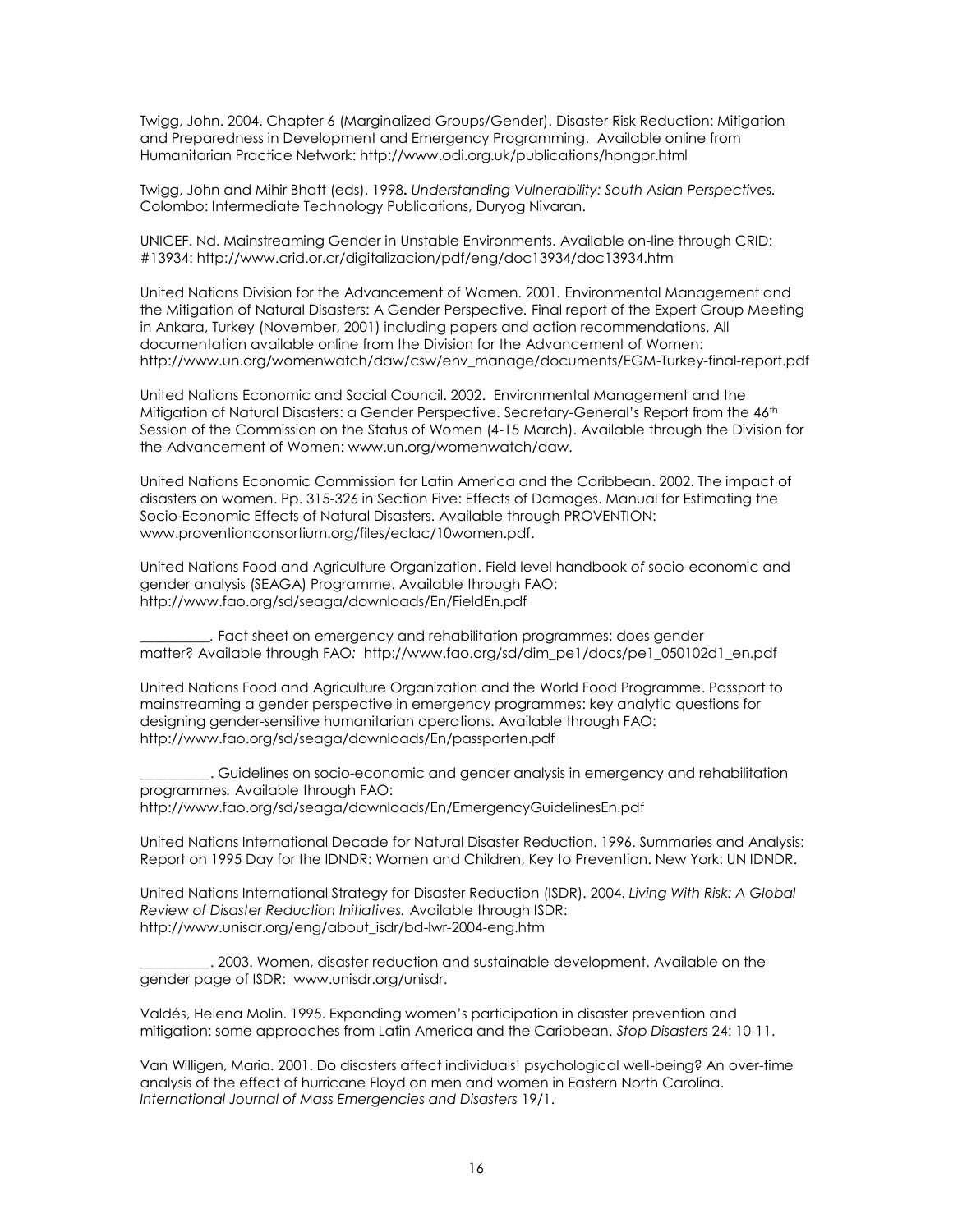Vaughan, M. 1987. *The Story of an African Famine: Gender and Famine in Twentieth Century Malawi.* UK: Cambridge University Press.

Von Kotze, Astrid and Ailso Holloway. 1996. *Reducing Risk: Participatory Learning Activities for Disaster Mitigation in Southern Africa*. Natal: IFRCRS.

Waite, Louise. 2000. How is household vulnerability gendered? Female-headed households in the collectives of Suleimaniyah, Iraqui Kurdistan. *Disasters* 24 (2): 153-172.

Weidner, Naomi. 2004. Neighborhood emergency networks in Corvallis, Oregon and Uzhhorod, Ukraine. Paper prepared for the Gender Equality and Disaster Risk Reduction Workshop (Honolulu, HI). Conference proceedings [presentations]: http://www.ssri.hawaii.edu/research/GDWwebsite/pages/proceeding.html

Wiest Ray. 1998. A comparative perspective on household, gender, and kinship in relation to disaster. Pp. 63-80 in Elaine Enarson and Betty Hearn Morrow (eds.), *The Gendered Terrain of Disaster.* 

Wiest, Raymond; Jane Mocellin and . Thandiwe Motsisi. 1994. *The Needs of Women in Disasters and Emergencies.* Report for the UN Development Programme and the Office of the US Disaster Relief Coordinator. Available through the Gender and Disaster Network: http://online.northumbria.ac.uk/geography\_research/gdn.

Williams, Jan. l994. Responding to women in emergencies and disasters: the role of community services development. *Australian Journal of Emergency Management* 8 (4): 32-36.

Wilson, Jennifer. 1999. Professionalization and gender in local emergency management. *International Journal of Mass Emergencies and Disasters* 17 (1): 111-122.

Wilson, Jennifer, Brenda Phillips and David Neal. 1998. Domestic violence after disaster. Pp. 115-123 in Elaine Enarson and Betty Hearn Morrow (eds.), *The Gendered Terrain of Disaster.* 

Wilson, Jennifer and Arthur Oyola-Yemaiel. 1998. Emergent coordinative groups and women's response roles in the Central Florida tornado disaster. Natural Hazards Center Quick Response Report #110. Available through the University of Colorado: http://www.colorado.edu/hazards/qr/qr110/qr110.html.

Wisner, Benjamin et al. 2004. 2<u>nd Edition. At Risk: Natural Hazards, People's Vulnerability, and</u> *Disasters*. NY: Routledge.

Wraith, Ruth. 1997. Women in disaster management: where are they? *Australian Journal of Emergency Management*. January: 9-11.

Young, Edward. 2004. NOAA/NWS and gender equality. Power point presentation prepared for the Gender Equality and Disaster Risk Reduction Workshop (Honolulu, HI). Conference proceedings [presentations]: http://www.ssri.hawaii.edu/research/GDWwebsite/pages/proceeding.html

#### **Special Issues of Journals [Selected]**

Women and Disaster. *Natural Hazards Observer* 21 (5), May 1997.

Environmentalism and Race, Gender, Class Issues, Bullard, Robert et al. (eds.). Two-part special issue of *Race, Gender & Class* 5 (1), 1997 and 6 (1), 1998.

Women and Disasters, Morrow, Betty and Brenda Phillips (eds). *International Journal of Mass Emergencies and Disasters* 17 (1), 1999.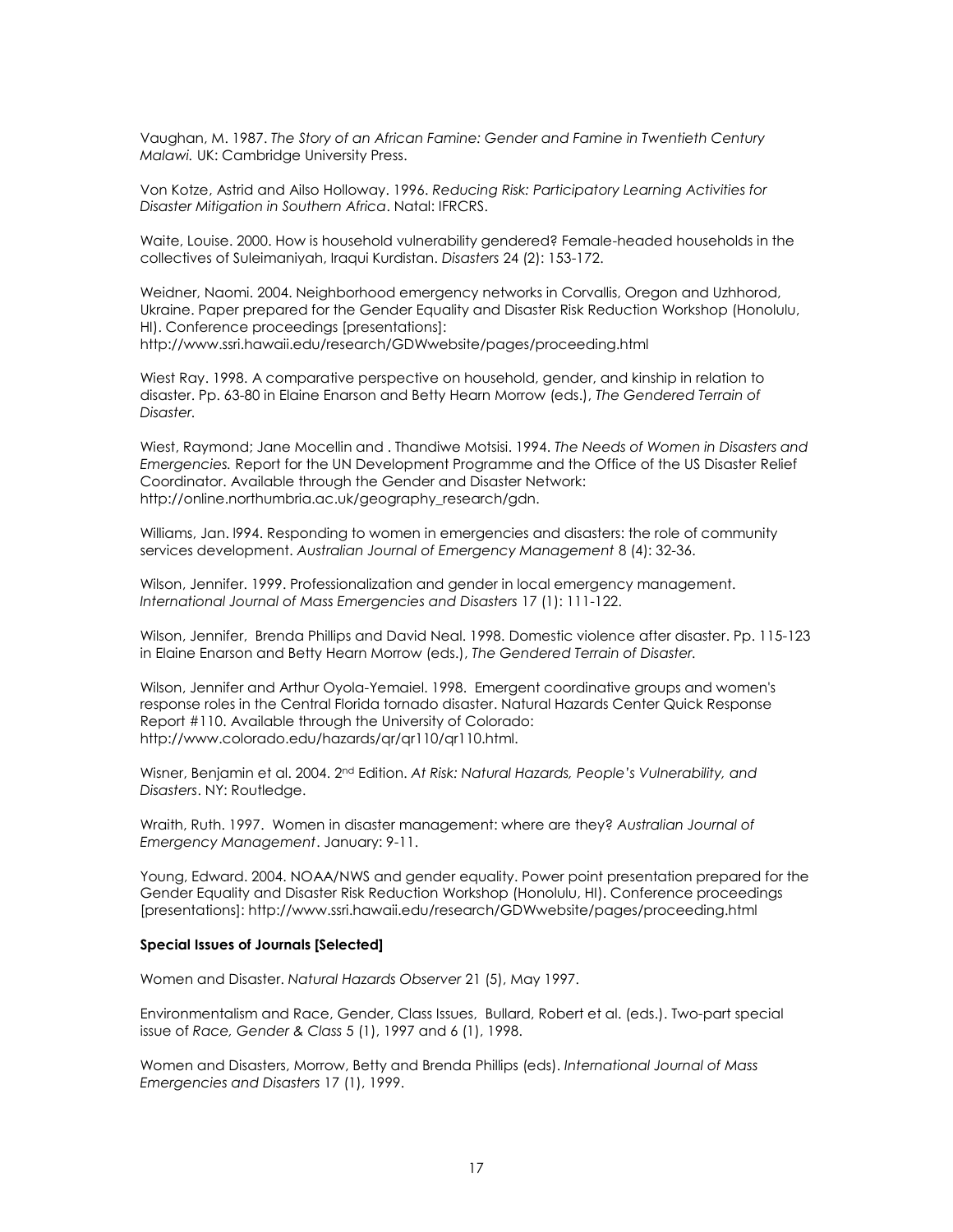Women and Disasters, Brenda Phillips and Betty Morrow (eds). Revised and expanded special issue of *International Journal of Mass Emergencies and Disasters* 17 (1), 1999. Forthcoming 2004 from Xlibris.

Women and Emergencies*, The Macedon Digest/Australian Journal of Emergency Management* 8 (4), 1993/94.

Women and Emergencies, *Department of Humanitarian News*, November 1997.

Women and Children: Keys to Prevention, *Stop Disasters* 24, 1995.

*Gender and Development (formerly Oxfam Focus on Gender)*

Women and the Environment*, G.* Reardon, ed. *Oxfam Focus on Gender* 1 (1), 1993.

Women and Emergencies, B. Walker, ed. *Oxfam Focus on Gender* 2 (1), 1994.

Humanitarian Work. *Gender and Development* 9 (3), 2001.

Climate Change*. Gender and Development* 10 (2), 2002.

# **Spanish Readings [selected—please submit]**

Bradshaw, Sarah and Ángeles Arenas. 2004. Análisis de género en la evaluación de los efectos socioeconómicos de los desastres naturales. Comisión Económica para América Latina y el Caribe (CEPAL), Serie Manuales 33. Source: United Nations Economic Commission for Latin America: http://www.cepis.ops-oms.org/bvsade/fulltext/analisisgen.pdf

Calles, Gloria de. 1997. El papel de la mujer en preparativos para emergencias y desastres.; En: Castillo Godoy, Delia, coord.Memoria : Primer encuentro constructivo centroamericano "Genero y cultura en desastres". Guatemala. , Centro de Coordinación para la Prevención de los Desastres Naturales en América Central (CEPREDENAC). Guatemala. Comité Nacional de Emergencia (CONE). Guatemala. Instituto Nacional de Sismología, Vulcanología, Meteorología e Hidrología (INSIVUMEH). Suecia. Agencia Sueca de Desarrollo Internacional (ASDI). ,. p.43-6.; Presentado en: Encuentro Constructivo Centroamericano "Genero y Cultura en Desastres", 1, Guatemala, 20-23 nov. 1996.

Caravantes, Lily.; Género y desastres; 1996. En: Castillo Godoy, Delia.Memoria : Primer encuentro centroamericano genero y cultura en desastres. . Guatemala. , Centro de Coordinación para la Prevención de los Desastres Naturales en América Central (CEPREDENAC). Guatemala. Comité Nacional de Emergencia (CONE). Guatemala. Instituto Nacional de Sismología, Vulcanología, Meteorología e Hidrología (INSIVUMEH). Suecia. Agencia Sueca de Desarrollo Internacional (ASDI). , 1997. p.102-12. Presentado en: Encuentro Constructivo Centroamericano "Genero y Cultura en Desastres", 1, Guatemala, 21-23 nov.

CIET International. 1999. Principle results of the Social Audit for Emergency and Reconstruction, Phases I and II / Principales Resultados de la Auditoría Social para la Emergencia y la Reconstrucción – Fase I/I. Spanish/English document available through the Civil Coordinator for Emergency and Reconstruction, Managua, Nicaragua: www.ccer-nic.org or www.ccer.org.ni

Coehlo, Angela E L. 1997. Género : La variable invisible en la evaluación del distress postdesastre. *Desastres y Sociedad* No. 8año 5 Diciembre. LA RED Editores.

Comision Mujer, Salud Y Desarrollo/Organization Panamericana de la Salud. 1990. *El Papel de la Mujer en Preparativos Para Desastres Naturales y Socorros*. Available from Centro de Documentacion de Desastres, San Jose, Costa Rica.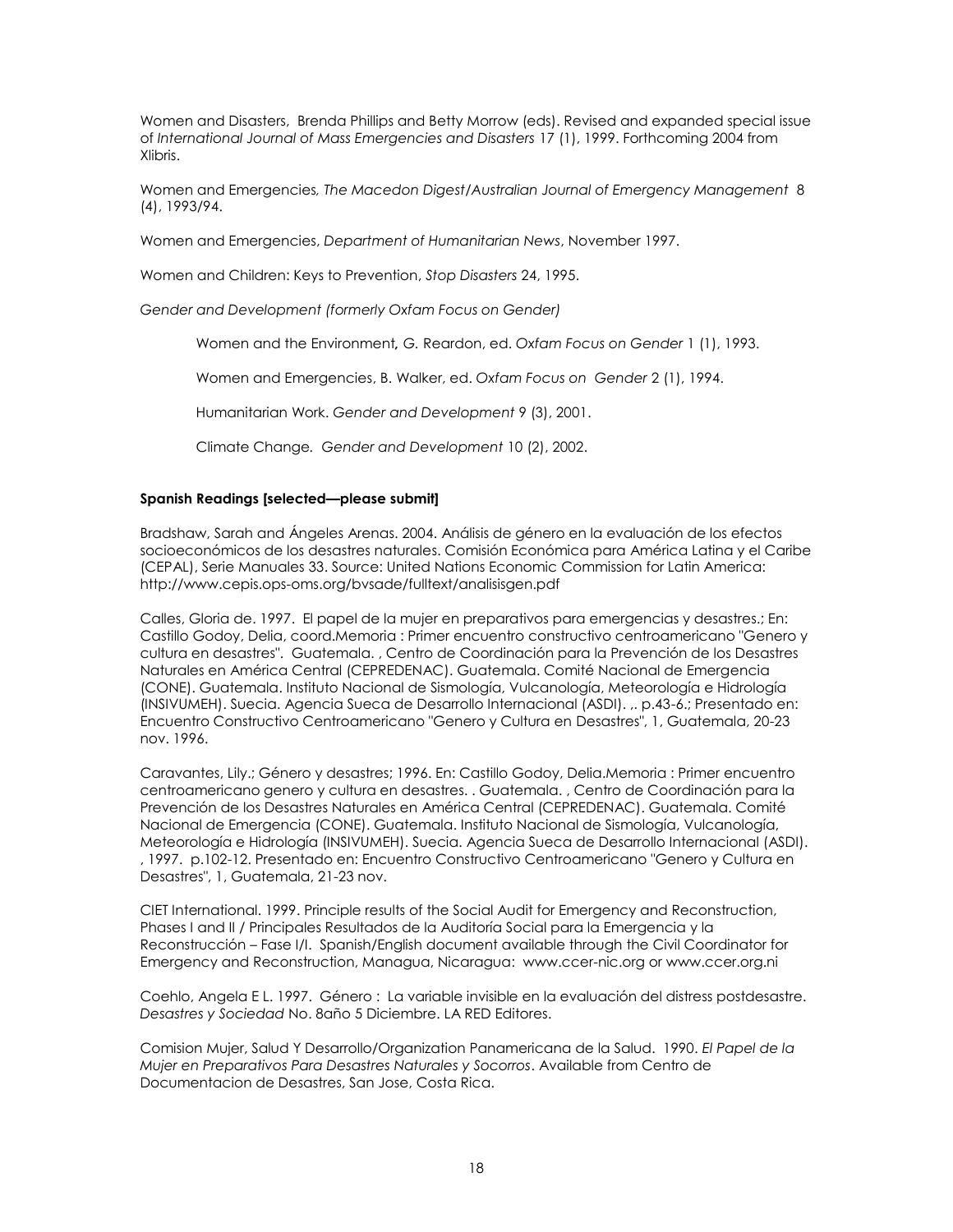Cruz, Nubia de la; Díaz, Mirna E.; 1997. Una metodología de género en las acciones que realiza la mujer en Panamá en la prevención y mitigación de los desastres.; En: Castillo Godoy, Delia, coord.Memoria : Primer encuentro constructivo centroamericano "Genero y cultura en desastres". . Guatemala. , Centro de Coordinación para la Prevención de los Desastres Naturales en América Central (CEPREDENAC). Guatemala. Comité Nacional de Emergencia (CONE). Guatemala. Instituto Nacional de Sismología, Vulcanología, Meteorología e Hidrología (INSIVUMEH). Suecia. Agencia Sueca de Desarrollo Internacional (ASDI)p.20-9.; Presentado en: Encuentro Constructivo Centroamericano "Genero y Cultura en Desastres", 1, Guatemala, 20-23 nov. 1996

De Sousa R., D. 1995: Sequía,migración y vivienda. ¿Dónde queda la mujer invisible? *Desastres y Sociedad* Julio-Diciembre 1995/Año 3/No.5; LA RED Editores. Pags. 115-126.

Encuentro Centroamericano de Las Mujeres en la Reconstrucción . 2000. Centro de Estudios de la Mujer Honduras (CEM-H), Tegucigalpa, Honduras: www.cidbimena.desastres.hn/docum/ html/doch0011/pdf/doch0011-1.pdf

Flores, Alba Consuelo; Suyapa Bustamante, Florisel; 1997. Desertación delegadas de Honduras : Mujeres frente a la cultura de desastres; En: Castillo Godoy, Delia, coord.Memoria : Primer encuentro constructivo centroamericano "Genero y cultura en desastres". . Guatemala. , Centro de Coordinación para la Prevención de los Desastres Naturales en América Central (CEPREDENAC). Guatemala. Comité Nacional de Emergencia (CONE). Guatemala. Instituto Nacional de Sismología, Vulcanología, Meteorología e Hidrología (INSIVUMEH). Suecia. Agencia Sueca de Desarrollo Internacional (ASDI). ,. p.31-7. , ilus; Presentado en: Encuentro Constructivo Centroamericano "Genero y Cultura en Desastres", 1, Guatemala, 20-23 nov. 1996.

Gomáriz Moraga, Enrique: 1999*. Género Y Desastres. Introducción Conceptual Y Criterios Operativos. La Crisis Del Huracán Mitch En Centroamérica*; Fundación Género y Sociedad, Banco Interamericano de Desarrollo BID, Costa Rica.

Ibarra, Angel, Ulises Campos and David Pereira. 2000. Los desastres naturales no existen. In *Hacia Una Gestión Ecológica de los Riesgos*. UnidadEcológica Salvadoreña, El Salvador: Federación Luterana Mundial.

Larios, Maria de Lourdes. Género y desastres. Una perspectiva en Construcción. Ceprode, El Salvador.

La Red. 1995. ¿Los desastres afectan al hombre y a la mujer de igual manera? *Desastres y Sociedad,* julio-Diciembre/Año 3/No. 5; LA RED Editores. Pags.162-166.

La Red de las Mujeres Contra la Violencia and Wisconsin Coordinating Council on Nicaragua. 2004. Reconstruyendo vidas, reconstruimos Nicaragua. Available via Wisconsin Coordinating Council on Nicaragua: www.wccnica.org/pubs/Rebuilding.pdf

Massolo, Alejandra y Martha Schteingart. 1992. *Participación social, reconstrucción y mujer: el sismo de 1985*. México: El Colegio de México-PIEM. Available through El Centro de Estudios Sociológicos (CES) de El Colegio de México: http://www.colmex.mx/centros/ces/piem/public.htm

Melo Branco, A. 1995. Organizadas para sobrevivir. El caso de un grupo de mujeres del Sertao de Araripe; *Desastres y Sociedad*, Julio-Diciembre, 1995/Año 3/ No. 5; LA RED Editores. Pags. 127-138.

Meyreles, Lourdes. 2000: Huracán Georges en la República Dominicana: sociedad civil y participación local; Asises, Guatemala.

Moisa, Ana María; 1996. Desastres y relaciones de género en comunidades del bajo Lempa. Departamento de Usulután. .-; San Salvador. ; El Salvador. Centro de Protección para Desastres (CEPRODE).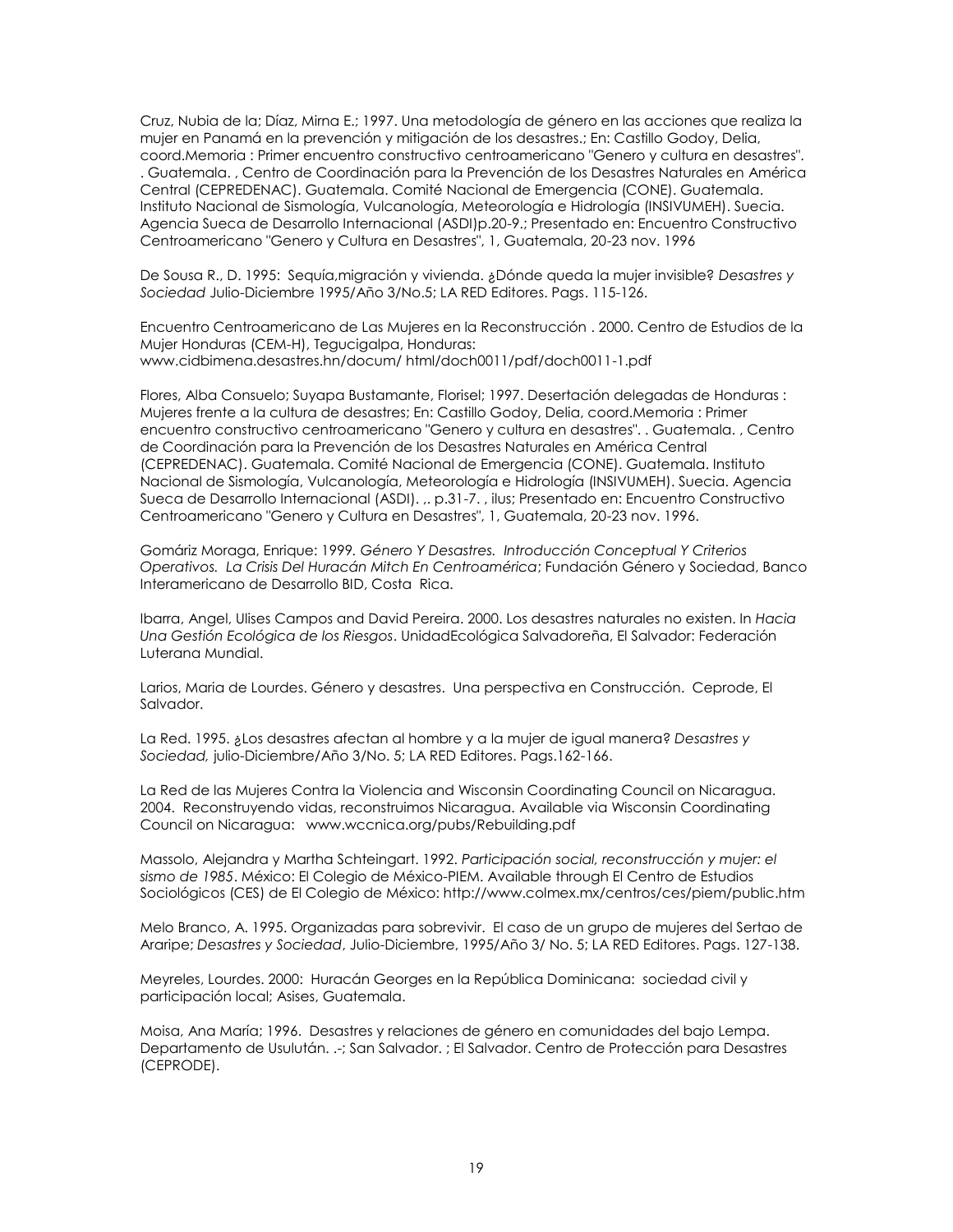Montero Solís, Antonio; Rojas Quesada, Sonia; Montero Solís, Denis; Murillo Miranda, Denia; 1998. Género y desarrollo en la prevención de desastres : Unidad didáctica para la acción comunal e institucional. .-; San José. ; Costa Rica. Comisión Nacional de Emergencia.

Organización Panamericana de la Salud OPS/OMS; Ministerio de Salud de Costa Rica. 1990. Reunión Centroamericana , El papel de la mujer en los preparativos para desastres y los socorros. Septiembre, San Jose, CR.

Organización Panamericana de la Salud . Genero y desastres naturals. Spanish/English fact sheet available from PAHO[: www.paho.org\)](http://www.paho.org/)

Puntos de Encuentro/Nicaragua. 1999 (Enero). Violencia contra las mujeres un desastre que los hombres Sí podemos evitar: Primera campaña nacional dirigida a hombres**.** *La Boletina* 41 Available from: http://boletina.puntos.org.ni/

Sánchez del Valle, Rosa; Dimensión de género en la gestión local de riesgo : Participación de mujeres en el proyecto Fortalecimiento de Estructas Locales para la Mitigación de Desastres (FEMID) : Versión final a publicar. .- .l. ; Fortalecimiento de Estructuras Locales para la Mitigación de Desastres (FEMID). Deutsche Gesellschaft für Technische Zusammenarbeit (GTZ). ; oct. 2001. . 36 p. ilus, tab

Soto, Linda Zilbert. 1998. *Guía de La Red ara la Gestión Local Del Riesgo. Módulos Para la Capacitación*. Red de Estudios Sociales en Prevencion de Desastres en America Latina.

Wiest, Raymond; Mocellin, Jane; Mtosisi, D.Thandiwe: 1995. Reconstrucción y desarrollo: La mujer en la etapa posterior a un desastre; *Desastres y Sociedad*, enero-junio1995/No. 4/año 3; LA RED, Editores. Pags. 51-61.

UN Division for the Advancement of Women*. 2004 Making Risky Environments Safer: Women Building Sustainable and Disaster-Resilient Communities*. Women 2000 and Beyond series. Available in Spanish and French through the UN DAW: [http://www.un.org/womenwatch/daw/public/w2000](http://www.un.org/womenwatch/daw/public/w2000-natdisasters-e.pdf) [natdisasters-e.pdf](http://www.un.org/womenwatch/daw/public/w2000-natdisasters-e.pdf)

Zanetti, Aurelia et al. 2003. Catástrofes de la naturaleza y catástrofes antropógenas en 2001 : Los siniestros antropógenos cobran una nueva dimensión. Available through CRID (#143998): <http://www.crid.or.cr/digitalizacion/pdf/spa/doc14398/doc14398.pdf>

## **French Readings [selected—please submit]**

Camara, Toure Idiatu. 2001. Statement for the UN Commission for the Status of Women [46<sup>th</sup> session) panel discussion on Environmental Management and Mitigation of Natural Disasters: a Gender Perspective. Available [in French only] through DAW: http://www.un.org/womenwatch/daw/csw/csw46/panel-Camara.pdf.

Surema, Yolèn Vaval. 2001. Gestion de risques: perspectives de genre. Statement for the UN Commission for the Status of Women [46<sup>th</sup> session) panel discussion on Environmental Management and Mitigation of Natural Disasters: a Gender Perspective. Available [in French only] through DAW: http://www.un.org/womenwatch/daw/csw/csw46/panel-Surena.pdf.

UN Division for the Advancement of Women*. 2004 Making Risky Environments Safer: Women Building Sustainable and Disaster-Resilient Communities*. Women 2000 and Beyond series. Available in Spanish and French through the UN DAW: [http://www.un.org/womenwatch/daw/public/w2000](http://www.un.org/womenwatch/daw/public/w2000-natdisasters-e.pdf) [natdisasters-e.pdf](http://www.un.org/womenwatch/daw/public/w2000-natdisasters-e.pdf)

## **Fact Sheets and Newsletters**

Gender in Crisis Response. Nd. International Labour Organisation: http://www.ilo.org/public/english/employment/recon/crisis/download/factsheet.pdf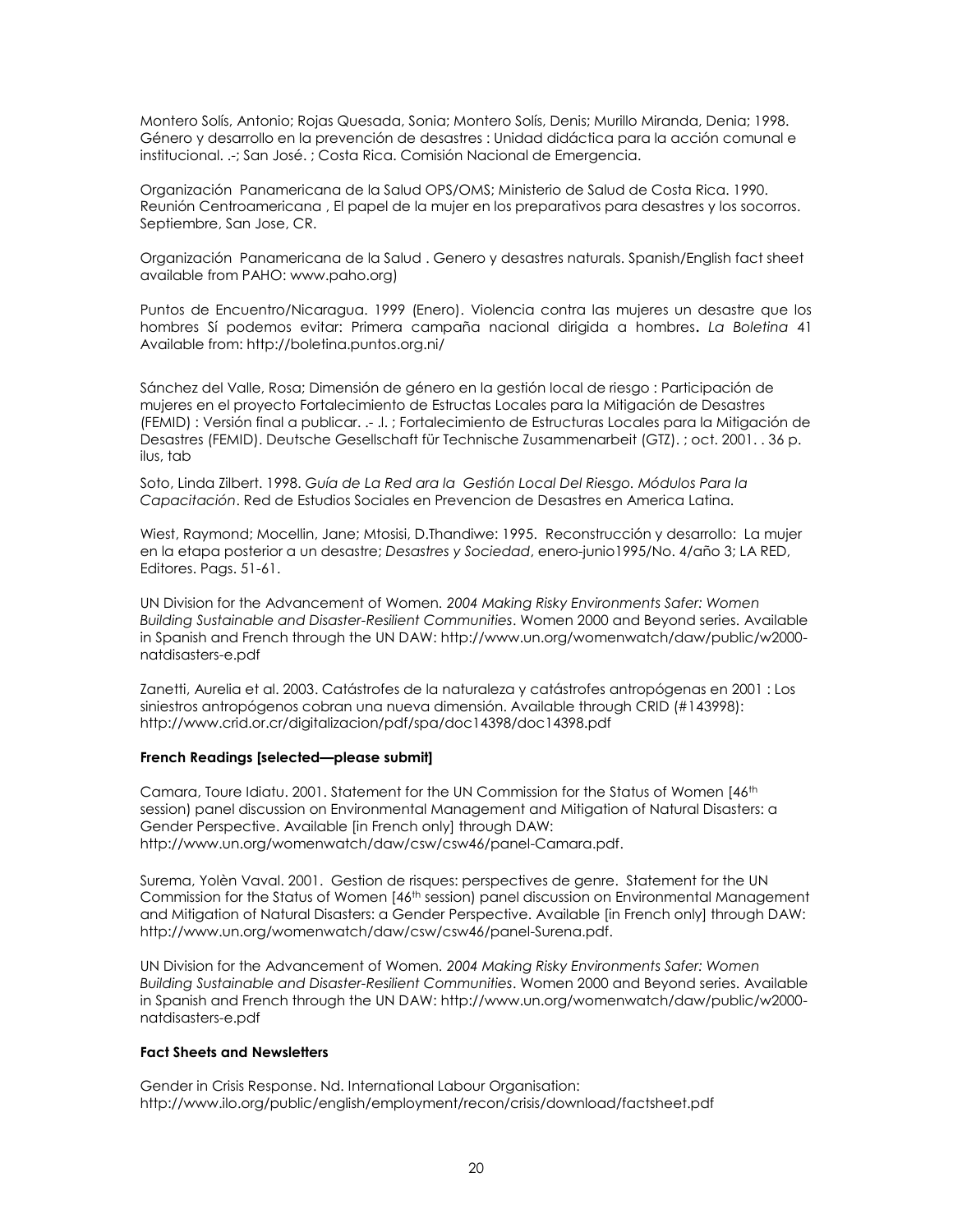Unsung heroines: women and natural disasters. 2000 (January). *Gender Matters Information Bullet*  No. 8. US Agency for International Development.

Gender and natural disasters (Spanish/English), developed by PAHO [\(www.paho.org\)](http://www.paho.org/)

Engendering Disaster Preparedness and Management, *Asian Disaster Management News* 3 (3), November, 1997

Prevention Pays: Success Stories Featuring Women and Children and Women and children: disaster victims or forces for change, both from the UN International Decade for Natural Disaster Reduction, 1995.

Violence Against Women in Disasters Fact sheet (compiled by E. Enarson) available through the Gender and Disaster Network:

http://online.northumbria.ac.uk/geography\_research/gdn/resources/violence-against-women-indisasters.doc

#### **Conference Proceedings**

*Gender Equality and Disaster Risk Reduction Workshop, summer 2004, Honolulu, Hawai'i. Proceedings:* http://www.ssri.hawaii.edu/research/GDWwebsite/pages/proceeding.html

*Gender Equality, Environmental Management and Natural Disaster Mitigation*. 2001. UN Division for the Advancement of Women, Expert Working Group meeting in Ankara, Turkey. Proceedings: [www.un.org/womenwatch/daw/csw/env\\_manage/documents.html.](http://www.un.org/womenwatch/daw/csw/env_manage/documents.html)

*Reaching Women and Children in Disasters*. Miami, FL, summer 2000. Available through the Gender and Disaster Network: http://online.northumbria.ac.uk/geography\_research/gdn.

*Women and Disaster: Exploring the Issues.* Vancouver, BC, spring 1999. Available through the Gender and Disaster Network: http://online.northumbria.ac.uk/geography\_research/gdn.

*Gender and Disaster in Pakistan*, 1996. Fernando and Fernando [1997] incorporates most of the proceedings from this major conference.

*Women and Emergencies, 1993.* Papers from this Australian conference were reprinted in *The Macedon Digest* (now the *Australian Journal of Emergency Management*) 8 (4), 1993/94.

Central American Meeting on Women in Disasters, 1990. Country reports and recommendations from this early conference are available in Spanish through PAHO's Regional Documentation Center: http://www.crid.desastres.net/crid/indexen.htm.

## **Audiovisuals**

*Living with Disaster.* 60 min. Includes gender-aware profiles of communities responding to risk in Bangladesh, Zimbabwe, the Philippines, and Peru and Columbia. Produced by Intermediate Technology and available for purchase through Television Trust for the Environment, London, UK: www.oneworld.org/tve.

*South Asian Women: Facing Disaster, Securing Life.* 60 min. Profiles women in Bangladesh, Nepal, Pakistan, and Sri Lanka responding to armed conflict, displacement, epidemic, and natural disaster. Produced by Duryog Nivaran, an alternative disaster and development agency in Sri Lanka with a strong gender focus, and available for purchase through their website: [http://www.duryognivaran.org](http://www.duryognivaran.org/)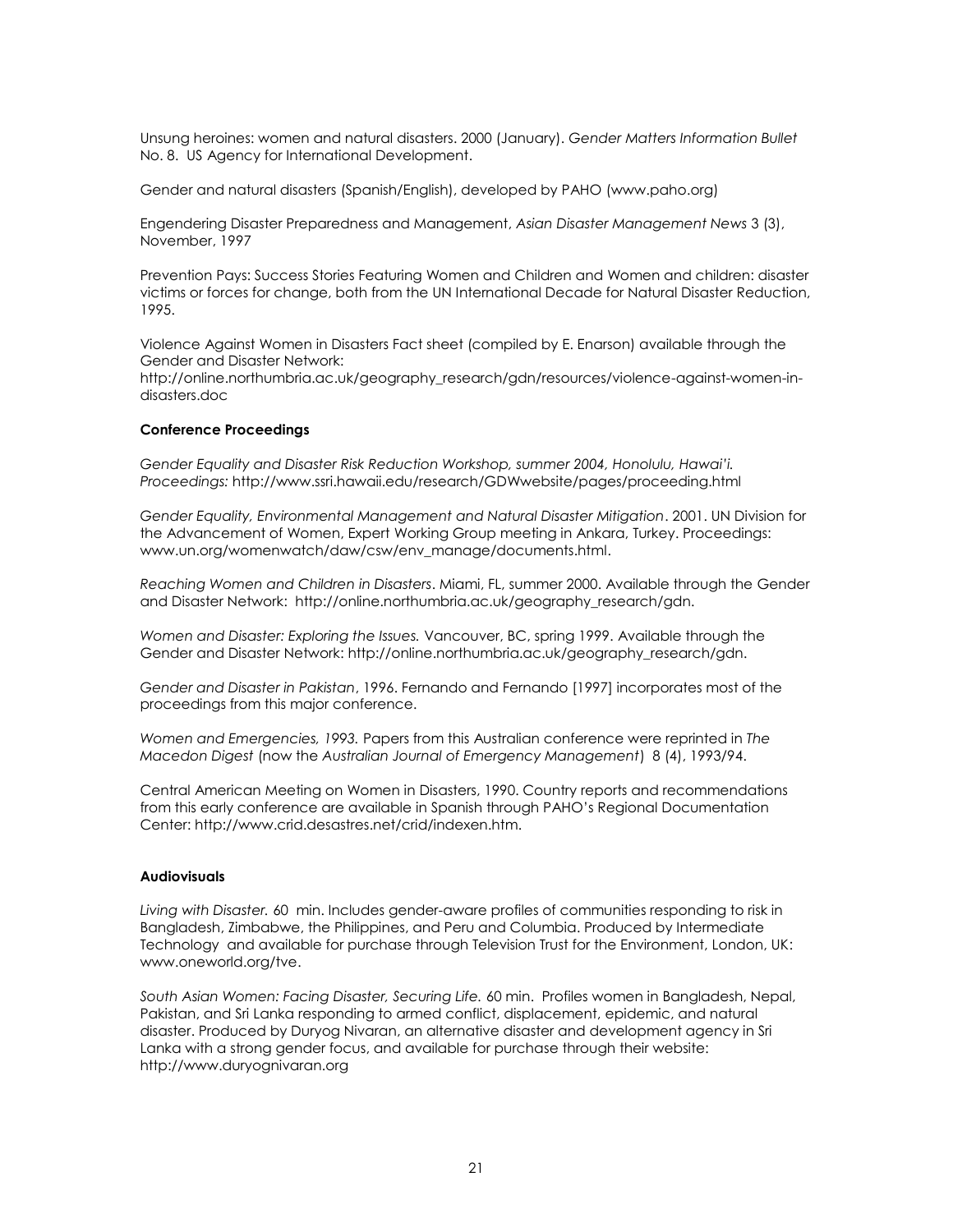*Our Life Our film*. 45 min. Directed by women from Kutch and Saurashtra, working with the women's NGO Swayam Shikshan Prayog, about the struggle to rebuild safer following the 2001 earthquake. 45 minutes. Available through SSP: [www.sspindia.org.](http://www.sspindia.org/)

*Women of Ground Zero*. 15 min. First-person accounts from New York women who responded creatively to this crisis. Available for purchase from the National Organization of Women Legal Defense and Education Fund: [www.now.org](http://www.now.org/)

*When the River Met the Sea*. 14 min. Profile of grassroots women in Honduras responding to hurricane Mitch and mobilizing to reduce risk at the community level. Produced by the Comité de Emergencia Garifuna de Honduras in conjunction with GROOTS [\(www.groots.org\)](http://www.groots.org/). Available from: [www.witnes.org.](http://www.witnes.org/)

*From Chaos to Creativity*. 15 min. Groots International video showcasing the work of grassroots women in disaster-hit communities in Turkey, India and Honduras. To purchase (\$13 DVD/\$10 VHD) contact Groots International: 249 Manhattan Avenue, Brooklyn, New York 11211, 718-388-8915/718- 388-6761, [www.groots.org.](http://www.groots.org/)

# **Bibliographies**

*CRID, Regional Disaster Information System, Latin America and the Caribbean.* Searchable electronic data base in Spanish and English. Search for "gender" for two compilations: [http://www.crid.or.cr/crid/ing/documentos\\_predefinidos\\_ing.html#genero.](http://www.crid.or.cr/crid/ing/documentos_predefinidos_ing.html#genero) : [http://www.crid.or.cr/crid/ing/bases\\_datos\\_desastres\\_ing.html](http://www.crid.or.cr/crid/ing/bases_datos_desastres_ing.html)

University of Colorado Natural Hazards Library. Self- and custom-searchable electronic data base with strong gender collection: <http://ibs.colorado.edu/hazards/Library/Hazlit/NatHazSearch.php>

*Women and Children in Disasters, 1996.* PAHO Regional Disaster Documentation Center, 1995; Bibio Des No. 19, 19 pp. This partially annotated bibliography contains approximately 150 references to materials that examine the impacts of disasters on women and children as well as their roles in community preparedness in the home and community. Roughly one-half of the citations are in Spanish with the remainder written in English. Available through PAHO: http://www.crid.or.cr/crid/eng/services/services.htm

*Gender and Humanitarian Assistance: A Select Annotated Bibliography*, 1994. Prepared by BRIDGE for US AID. Available through the Institute of Development Studies: http://www.ids.ac.uk/bridge/Reports/bb3c.pdf.

## **Networks and Initiatives**

*Disaster Watch*, an initiative of the Huariou Commission to support the growth & development of women - centered community based, post disaster response. Co-ordinated by Swayam Shikshan Prayog, India. For updates, resources, advocacy and action:<http://www.disasterwatch.net/>

*Gender and Disaster Network*, an international network of academics, practitioners and policy makers in support of gender equality in disaster risk reduction. On-line publications and reports, member information, and listserv: http://online.northumbria.ac.uk/geography\_research/

## **Related Topics [new section for users who forward materials on closely related themes]**

Martin, Susan. 2004. *Refugee Women* (2nd ed.). Lanham, MD: Lexington Books.

UN Department of Economic and Social Affairs, Division for the Advancement of Women. Susan Martin, lead author. 2005. *World Survey on the Role of Women Development: Women and International Migration*. New York: United Nations. Related materials available through the Women's Commission on Refugee Women and Children: [www.womenscommission.org](http://www.womenscommission.org/).